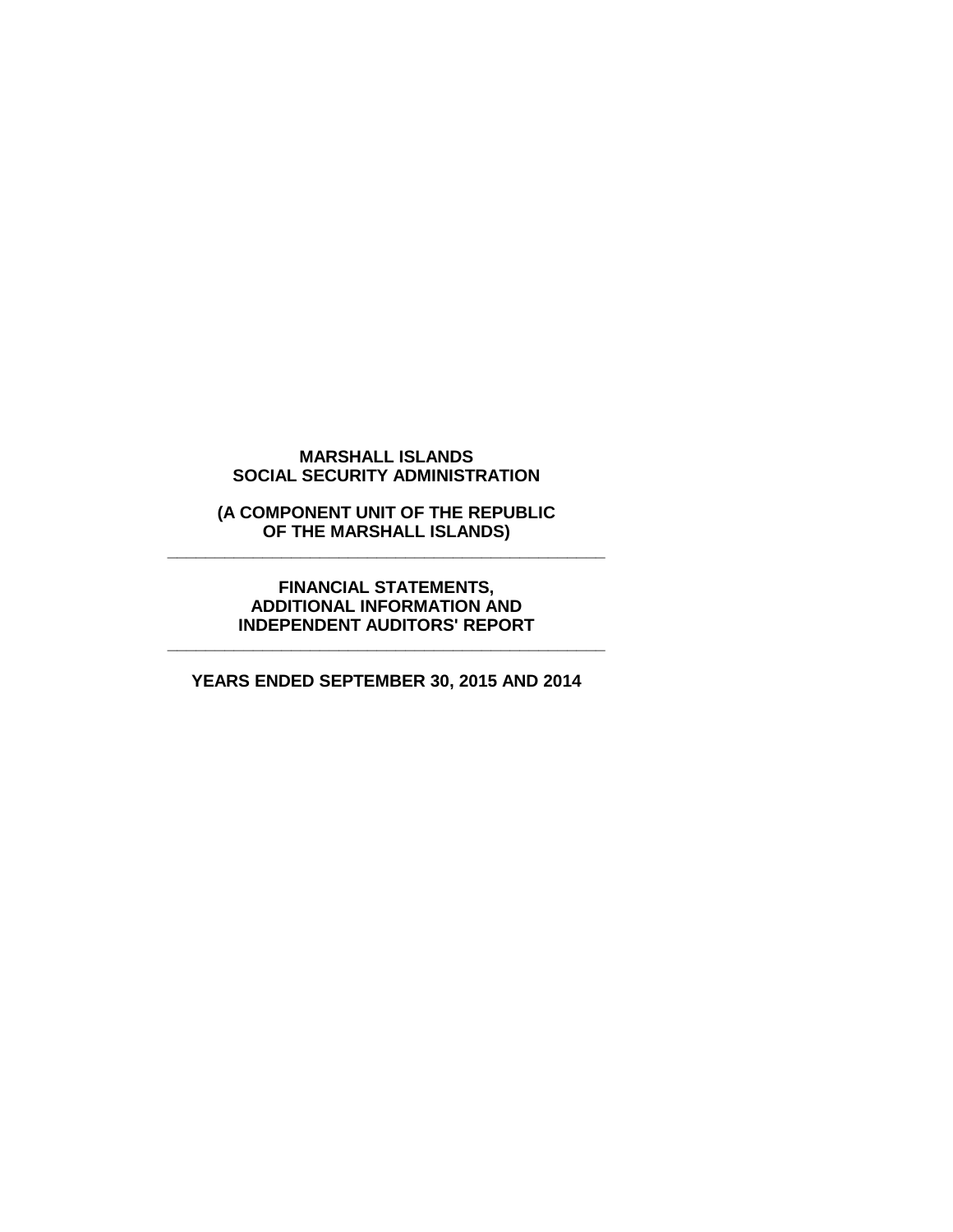## Years Ended September 30, 2015 and 2014 Table of Contents

|      |                                                                                                                                                                                            | Page No.       |
|------|--------------------------------------------------------------------------------------------------------------------------------------------------------------------------------------------|----------------|
| I.   | INDEPENDENT AUDITORS' REPORT                                                                                                                                                               | 1              |
| II.  | <b>MANAGEMENT'S DISCUSSION AND ANALYSIS</b>                                                                                                                                                | 4              |
| III. | <b>FINANCIAL STATEMENTS:</b>                                                                                                                                                               |                |
|      | <b>Statements of Fiduciary Net Position</b><br>Statements of Changes in Fiduciary Net Position<br><b>Notes to Financial Statements</b>                                                     | 10<br>11<br>12 |
| IV.  | OTHER SUPPLEMENTARY INFORMATION:                                                                                                                                                           |                |
|      | <b>Combining Statement of Fiduciary Net Position</b><br>Combining Statement of Changes in Fiduciary Net Position                                                                           | 23<br>24       |
| V.   | INDEPENDENT AUDITORS' REPORT ON COMPLIANCE WITH<br><b>LAWS AND REGULATIONS</b>                                                                                                             |                |
|      | Independent Auditors' Report on Internal Control Over Financial<br>Reporting and on Compliance and Other Matters Based on an<br>Audit of Financial Statements Performed in Accordance with | 25             |
|      | <b>Government Auditing Standards</b>                                                                                                                                                       |                |
|      | Unresolved Prior Year Findings                                                                                                                                                             | 27             |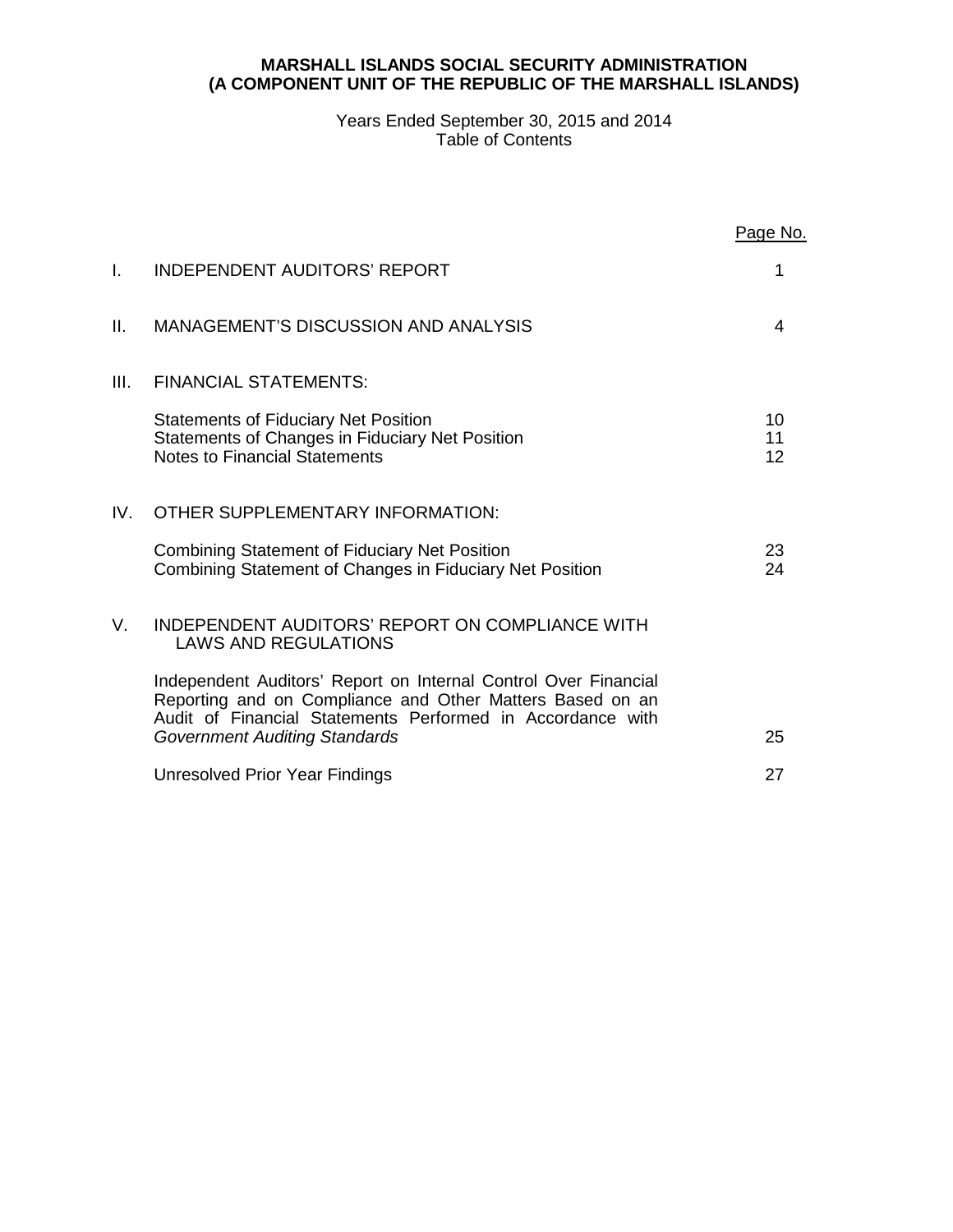

Deloitte & Touche LLP 361 South Marine Corps Drive Tamuning, GU 96913-3973 USA

Tel: (671)646-3884 Fax: (671)649-4932 www.deloitte.com

# **INDEPENDENT AUDITORS' REPORT**

Board of Directors Marshall Islands Social Security Administration:

#### **Report on the Financial Statements**

We have audited the accompanying financial statements of the Marshall Islands Social Security Administration (MISSA), a component unit of the Republic of the Marshall Islands, which comprise the statements of fiduciary net position as of September 30, 2015 and 2014, and the related statements of changes in fiduciary net position for the years then ended, and the related notes to the financial statements.

#### *Management's Responsibility for the Financial Statements*

Management is responsible for the preparation and fair presentation of these financial statements in accordance with accounting principles generally accepted in the United States of America; this includes the design, implementation, and maintenance of internal control relevant to the preparation and fair presentation of financial statements that are free from material misstatement, whether due to fraud or error.

#### *Auditors' Responsibility*

Our responsibility is to express an opinion on these financial statements based on our audits. We conducted our audits in accordance with auditing standards generally accepted in the United States of America and the standards applicable to financial audits contained in *Government Auditing Standards*, issued by the Comptroller General of the United States. Those standards require that we plan and perform the audit to obtain reasonable assurance about whether the financial statements are free from material misstatement.

An audit involves performing procedures to obtain audit evidence about the amounts and disclosures in the financial statements. The procedures selected depend on the auditor's judgment, including the assessment of the risks of material misstatement of the financial statements, whether due to fraud or error. In making those risk assessments, the auditor considers internal control relevant to the entity's preparation and fair presentation of the financial statements in order to design audit procedures that are appropriate in the circumstances, but not for the purpose of expressing an opinion on the effectiveness of the entity's internal control. Accordingly, we express no such opinion. An audit also includes evaluating the appropriateness of accounting policies used and the reasonableness of significant accounting estimates made by management, as well as evaluating the overall presentation of the financial statements.

We believe that the audit evidence we have obtained is sufficient and appropriate to provide a basis for our audit opinion.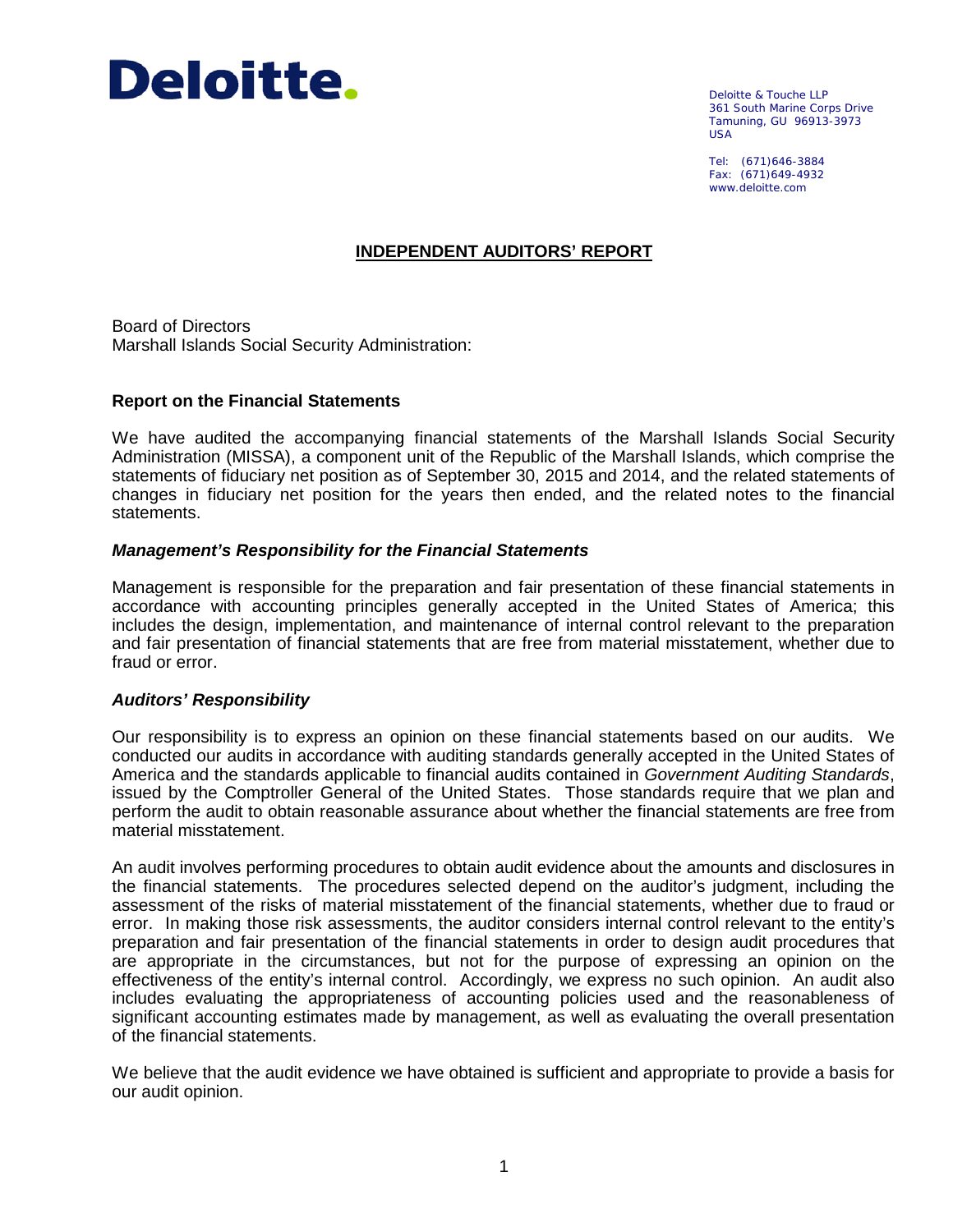# *Opinion*

In our opinion, the financial statements referred to above present fairly, in all material respects, the financial position of MISSA as of September 30, 2015 and 2014, and the changes in its net position for the years then ended in accordance with accounting principles generally accepted in the United States of America.

## *Emphasis-of-Matter*

As discussed in Note 8 to the financial statements, MISSA may be unable to meet its future benefit obligations. Our opinion is not modified with respect to this matter.

## *Other Matters*

#### *Required Supplementary Information*

Accounting principles generally accepted in the United States of America require that the Management's Discussion and Analysis on pages 4 through 9 be presented to supplement the financial statements. Such information, although not a part of the financial statements, is required by the Governmental Accounting Standards Board who considers it to be an essential part of financial reporting for placing the financial statements in an appropriate operational, economic, or historical context. This supplementary information is the responsibility of MISSA's management. We have applied certain limited procedures to the required supplementary information in accordance with auditing standards generally accepted in the United States of America, which consisted of inquiries of management about the methods of preparing the information and comparing the information for consistency with management's responses to our inquiries, the financial statements, and other knowledge we obtained during our audit of the financial statements. We do not express an opinion or provide any assurance on the information because the limited procedures do not provide us with sufficient evidence to express an opinion or provide any assurance.

#### *Other Information*

Our audits were conducted for the purpose of forming an opinion on the financial statements as a whole. The Other Supplementary Information listed in the accompanying table of contents is presented for purposes of additional analysis and is not a required part of the financial statements. Such information is the responsibility of management and was derived from and relates directly to the underlying accounting and other records used to prepare the financial statements. The information has been subjected to the auditing procedures applied in the audit of the financial statements and certain additional procedures, including comparing and reconciling such information directly to the underlying accounting and other records used to prepare the financial statements or to the financial statements themselves, and other additional procedures in accordance with auditing standard generally accepted in the United States of America. In our opinion, the information is fairly stated, in all material respects, in relation to the financial statements as a whole.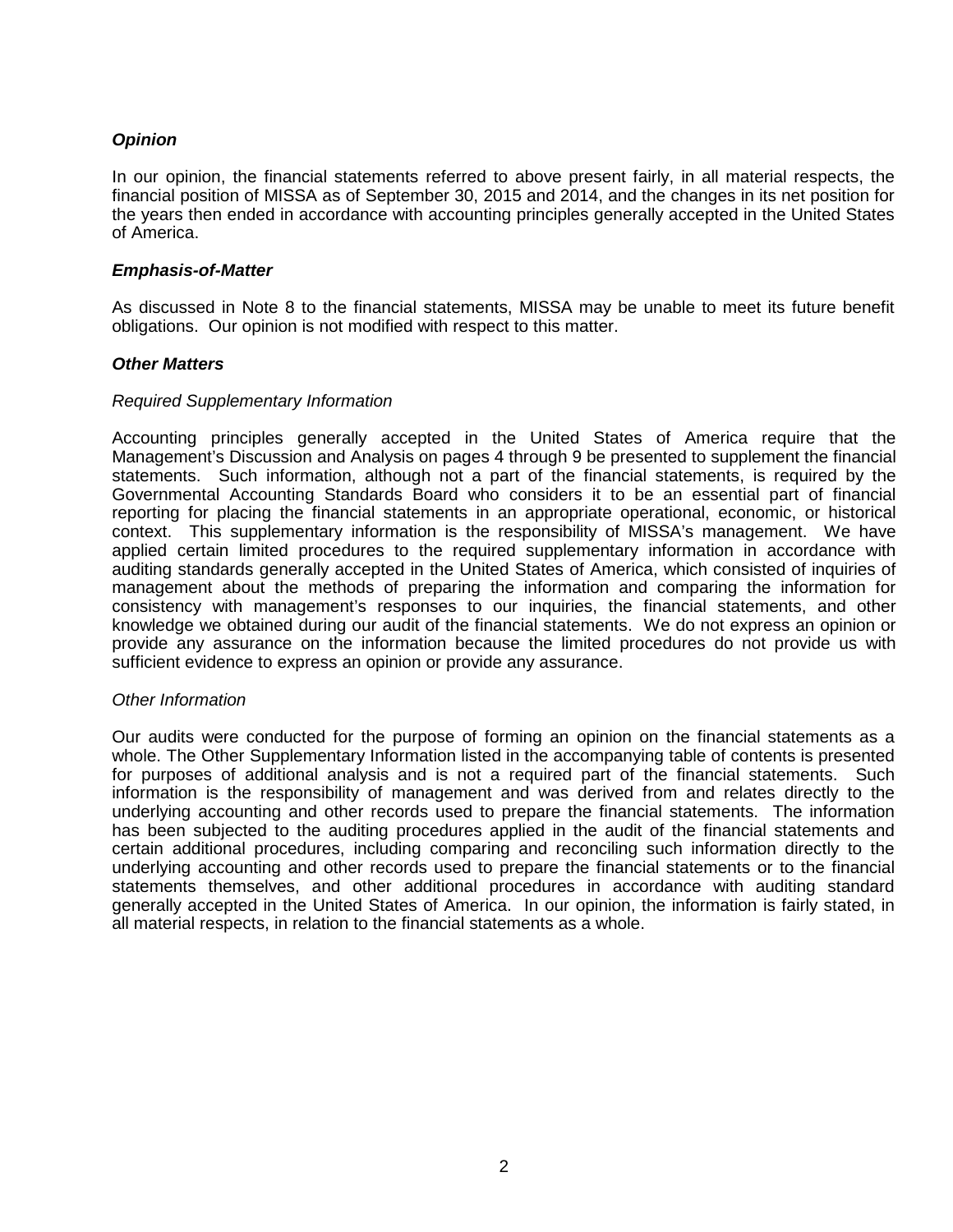# **Other Reporting Required by** *Government Auditing Standards*

In accordance with *Government Auditing Standards*, we have also issued our report dated June 30, 2016 on our consideration of MISSA's internal control over financial reporting and on our tests of its compliance with certain provisions of laws, regulations, contracts, and grant agreements and other matters. The purpose of that report is to describe the scope of our testing of internal control over financial reporting and compliance and the results of that testing, and not to provide an opinion on internal control over financing reporting or on compliance. That report is an integral part of an audit performed in accordance with *Government Auditing Standards* in considering MISSA's internal control over financial reporting and compliance.

leloite NachellP

June 30, 2016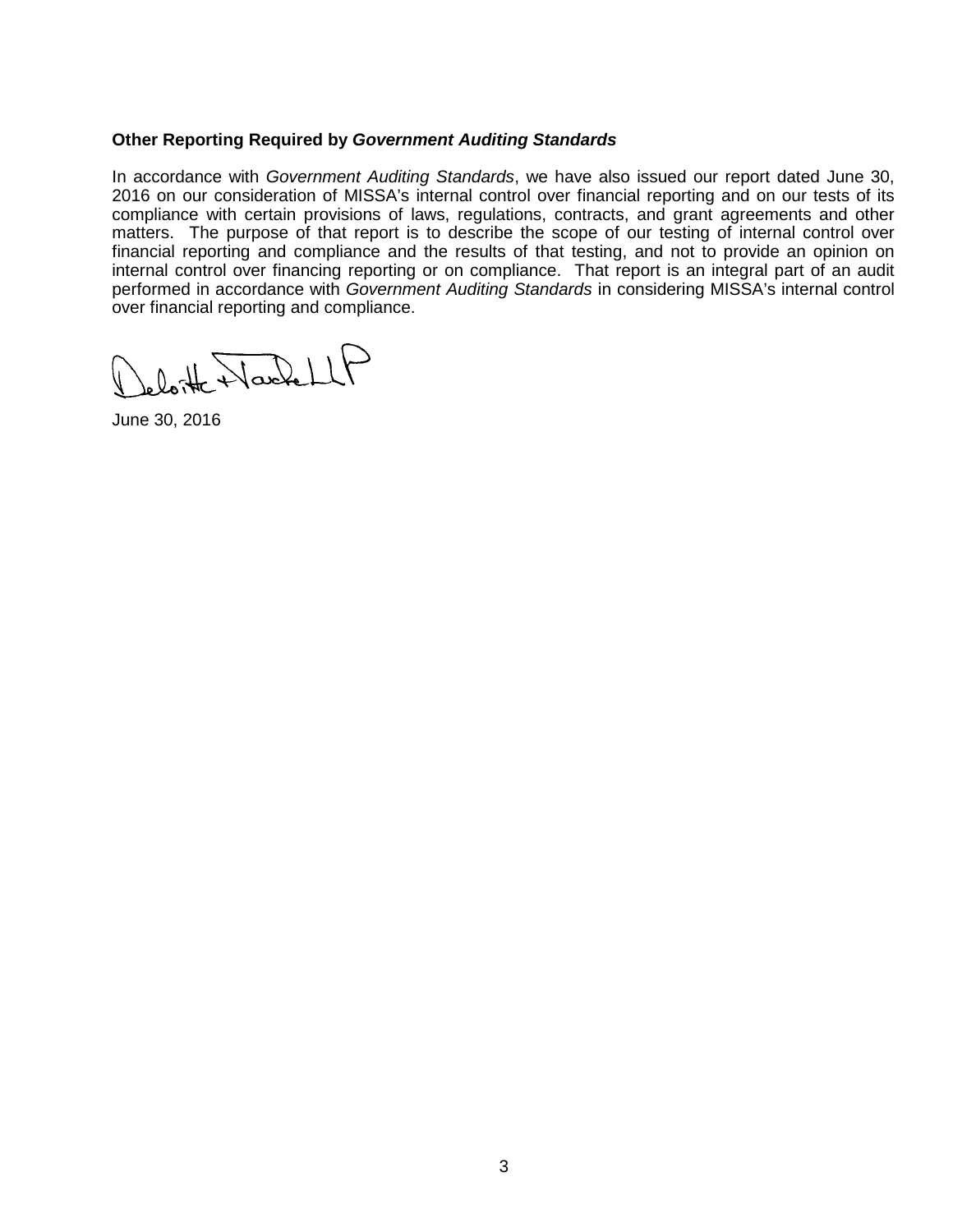Management's Discussion and Analysis Years Ended September 30, 2015 and 2014

The following Management's Discussion and Analysis (MD&A) of the Marshall Islands Social Security Administration's (MISSA) financial performance provides an overview to the financial statements of MISSA for the fiscal years ended September 30, 2015 and 2014. Since the MD&A is designed to focus on current activities, resulting changes and current known facts, we encourage the readers to consider it in conjunction with the audited financial statements, which follow this section.

# **REQUIRED FINANCIAL STATEMENTS**

MISSA, a component unit of the Republic of the Marshall Islands (RepMar), prepares its financial statements on the accrual basis in accordance with generally accepted accounting principles promulgated by the Governmental Accounting Standards Board (GASB). The Statements of Fiduciary Net Position reflect all of MISSA's assets and liabilities and provide information on the nature and amount of investments available to ensure payment of retirement, survivor, disability and lump sum benefits. All additions to and deductions from the net assets held in trust for retirement, disability, survivor and lump sum benefits are accounted for in the Statements of Changes in Fiduciary Net Position. This statement measures MISSA's performance over the past year in increasing or decreasing the net position available for future benefits.

## **FINANCIAL ANALYSIS OF MISSA**

The Statements of Fiduciary Net Position on page 10 and the Statements of Changes in Fiduciary Net Position on page 11 provide an indication of MISSA's financial condition. While these statements measure the value of MISSA's net position and the changes to them, another important factor to consider in determining the financial health of MISSA is its actuarial funded status.

The \$4.5 million investment withdrawals in FY 2015 had seriously impacted MISSA's financial position and virtually reduced its capacity to receive greater investment returns. Another \$6.5 million was earmarked for FY 2016. Investor Solutions, Inc. (ISI), MISSA's investment advisor, considered this liquidation mode as "self-destructive". To prevent future losses, ISI has recommended a change in MISSA's asset allocation from 60% Global Equity / 40% Fixed Income Portfolio to 30% Global Equity / 70% Fixed Income Portfolio. Consequently, the MISSA board approved ISI's recommendation to take effect in January 2016.

The gap between benefits and contributions continues to widen as new retirees start receiving benefits while contributions remain sluggish. This imbalance resulted to an operational deficit of \$5.5 million in FY 2015. Adding more burden to MISSA's financial woes is its poor investment performance in the world market. As of the end of September 30, 2015, MISSA's offshore investments decreased in market value by almost \$1.5 million. Fortunately, MISSA's investments in Marshall Islands Holdings, Inc. (MIHI), the parent company of the Bank of the Marshall Islands, yielded a positive return of \$1.69 million, increasing the Administration's controlling interest in MIHI to 37%.

The latest actuarial valuation report indicated an unfunded Actuarial Accrued Liability (AAL) of \$370 million or 84% as of October 1, 2014. It has increased by \$119 million when compared with the \$251 million unfunded AAL as of October 1, 2013.

As of September 30, 2015, MISSA's total net position held in reserve for future benefits amounted to \$66,832,396. MISSA has no debt and did not have material activity in its capital assets. Please refer to notes to financial statements for additional information concerning these matters.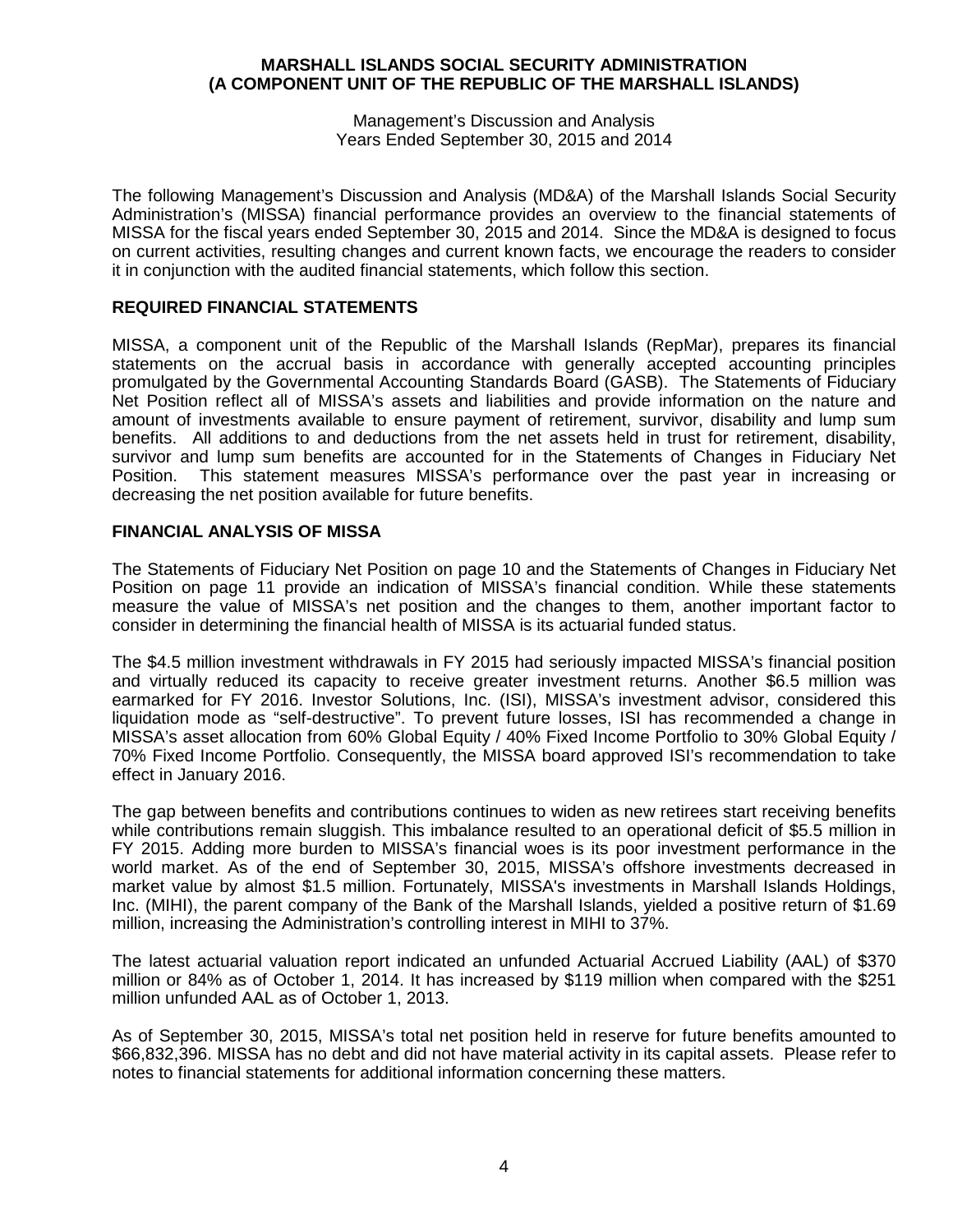Management's Discussion and Analysis Years Ended September 30, 2015 and 2014

A summary of MISSA's Statements of Fiduciary Net Position as of September 30, 2015, 2014 and 2013 is presented below:

| <b>ASSETS</b>                     | 2015 |              | 2014 |                   | 2013              |
|-----------------------------------|------|--------------|------|-------------------|-------------------|
| Cash                              | \$   | 772,855      | \$   | 986,958           | \$<br>1,767,762   |
| Receivables, net:                 |      |              |      |                   |                   |
| Contributions                     |      | 1,784,736    |      | 1,825,889         | 2,019,730         |
| Other                             |      | 678,480      |      | 570,819           | 485,992           |
| Investments:                      |      |              |      |                   |                   |
| Cash Management                   |      | 53,257       |      | 15,626            | 49,943            |
| <b>Stocks</b>                     |      | 18,530,271   |      | 18,518,418        | 17,373,802        |
| <b>Mutual funds</b>               |      | 47,805,484   |      | 52,554,234        | 53,280,890        |
| Fixed assets, net                 |      | 72,652       |      | 86,151            | 55,493            |
| Total assets                      |      | 69,697,735   |      | 74,558,095        | 75,033,612        |
| <b>LIABILITIES</b>                |      |              |      |                   |                   |
| Accounts payable                  |      | 82,144       |      | 55,412            | 157,426           |
| Other liabilities and accruals    |      | 136,151      |      | 103,110           | 126,052           |
| Due to affiliates                 |      | 2,647,044    |      | 2,032,916         | 1,761,952         |
| <b>Total liabilities</b>          |      | 2,865,339    |      | 2,191,438         | 2,045,430         |
| <b>NET POSITION</b>               |      |              |      |                   |                   |
| Held in trust for future benefits |      | \$66,832,396 |      | <u>72,366,657</u> | <u>72,988,182</u> |

A summary of MISSA's Statements of Changes in Fiduciary Net Position for the years ended September 30, 2015, 2014 and 2013 is presented below:

|                         | 2015         | 2014         | 2013             |
|-------------------------|--------------|--------------|------------------|
| Additions:              |              |              |                  |
| Contributions, net      | \$14,058,434 | \$12,701,609 | \$13,313,876     |
| Net investment income   | 264,911      | 4,787,186    | 8,044,065        |
| Other                   | 365,149      | 1,241,613    | 624,258          |
| Total additions         | 14,688,494   | 18,730,408   | 21,982,199       |
| Deductions:             |              |              |                  |
| Benefit payments        | 19,261,636   | 18,447,543   | 17,107,670       |
| Administrative          | 961,119      | 904,390      | 855,893          |
| <b>Total deductions</b> | 20,222,755   | 19,351,933   | 17,963,563       |
| Change in net position  | (5.534.261   | 621,525      | <u>4,018,636</u> |

Management's Discussion and Analysis for the year ended September 30, 2014 is set forth in MISSA's report on the audit of its financial statements dated July 28, 2015. Such Management Discussion and Analysis explains the major factors impacting the fiscal year 2014 financial statements and can be obtained from MISSA's Administrator via the contact information on page 9.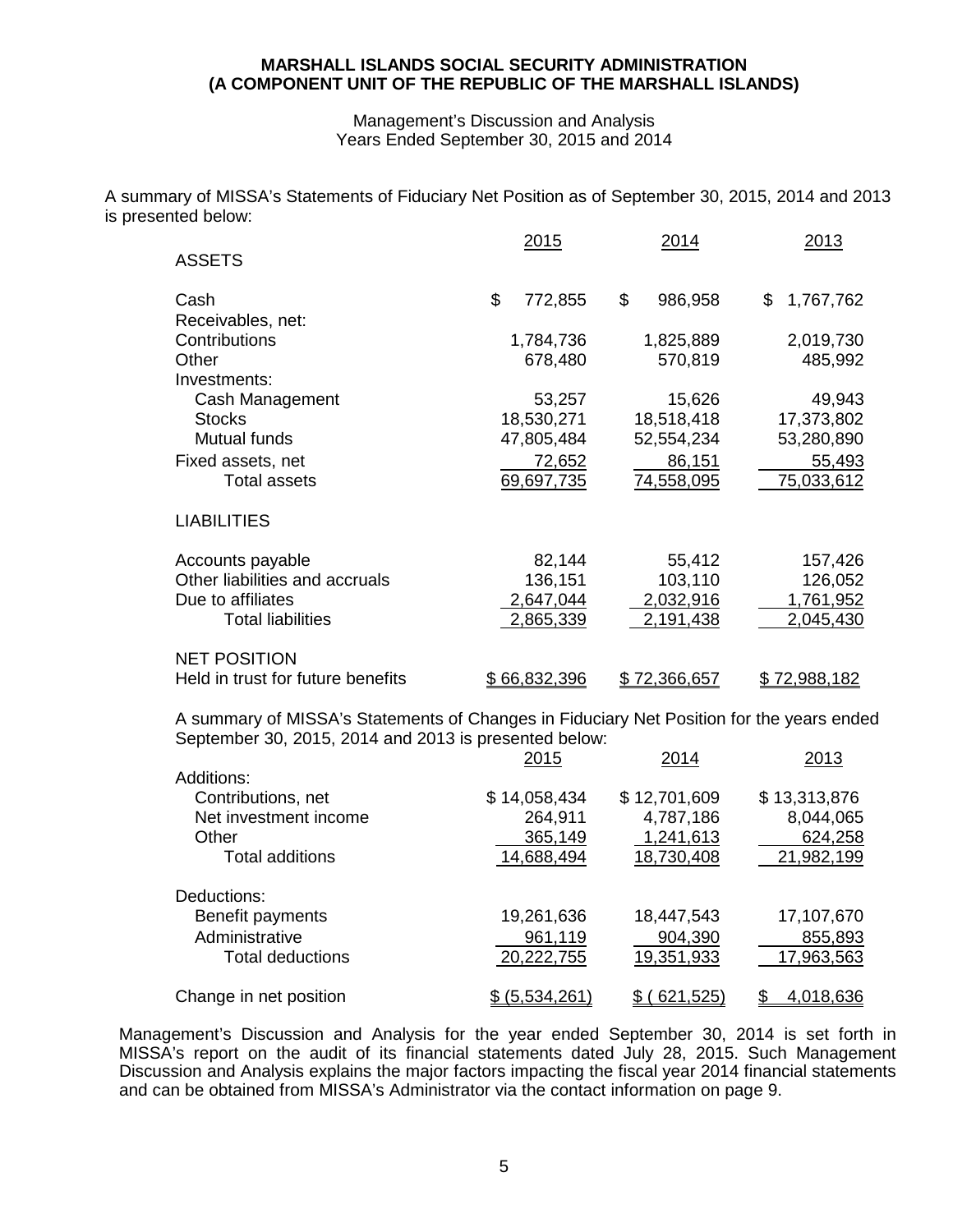Management's Discussion and Analysis Years Ended September 30, 2015 and 2014

# **Additions:**

The RMI Government, through the Ministry of Finance, consistently paid its bi-weekly remittances on time which comprised 30% of total contributions. Due to MISSA's aggressive collection efforts, total contributions increased by 10.7% from \$12,701,609 in fiscal year 2014 to \$14,058,434 the following fiscal year. Penalties and interest likewise increased from \$180,351 in fiscal year 2014 to \$1,148,204 in fiscal year 2015, or an increase of 537%.

The following table presents MISSA's investment allocations as of September 30, 2015 with comparative figures in 2014.

|                                 |        | As of September 30, 2015 |                                    |                                    |        | As of September 30, 2014 |                                    |                             |  |
|---------------------------------|--------|--------------------------|------------------------------------|------------------------------------|--------|--------------------------|------------------------------------|-----------------------------|--|
| <b>Investment Type</b>          | Weight | <b>Target</b>            | <b>Market</b><br>Value<br>(\$'000) | <b>Target</b><br>Value<br>(\$'000) | Weight | <b>Target</b>            | <b>Market</b><br>Value<br>(\$'000) | Target<br>Value<br>(\$'000) |  |
| Small Cap                       | 4.64%  | 4.8%                     | \$2,454                            | \$2,541                            | 4.88%  | 4.8%                     | \$2,874                            | \$2,827                     |  |
| Small Cap Value                 | 7.38%  | 7.5%                     | 3,904                              | 3,970                              | 7.20%  | 7.2%                     | 4,241                              | 4,241                       |  |
| Large Cap                       | 4.92%  | 5.4%                     | 2,606                              | 2,858                              | 4.87%  | 4.8%                     | 2,868                              | 2,827                       |  |
| Large Cap Value                 | 7.61%  | 7.8%                     | 4,030                              | 4,129                              | 7.26%  | 7.2%                     | 4,276                              | 4,241                       |  |
| Int'l Small Cap                 | 4.53%  | 4.5%                     | 2,395                              | 2,382                              | 4.40%  | 4.5%                     | 2,592                              | 2,651                       |  |
| Int'l Small Cap Value           | 5.37%  | 5.4%                     | 2,843                              | 2,858                              | 5.26%  | 5.4%                     | 3,098                              | 3,180                       |  |
| Int'l Large Cap                 | 4.17%  | 4.5%                     | 2,205                              | 2,382                              | 4.51%  | 4.5%                     | 2,656                              | 2,650                       |  |
| Int'l Large Cap Value           | 4.91%  | 5.4%                     | 2,598                              | 2,858                              | 5.50%  | 5.4%                     | 3,239                              | 3,180                       |  |
| <b>Emerging Markets</b>         | 3.61%  | 4.2%                     | 1,909                              | 2,223                              | 4.00%  | 4.2%                     | 2,356                              | 2,474                       |  |
| <b>Domestic Real Estate</b>     | 4.66%  | 4.5%                     | 2,467                              | 2,382                              | 4.54%  | 4.5%                     | 2,674                              | 2,650                       |  |
| International<br>Real<br>Estate | 4.60%  | 4.5%                     | 2,433                              | 2,382                              | 4.57%  | 4.5%                     | 2,692                              | 2,650                       |  |
| Commodities                     | 1.39%  | 1.5%                     | 738                                | 794                                | 2.68%  | 3.0%                     | 1,578                              | 1,767                       |  |
| <b>Bonds</b>                    | 42.11% | 39.9%                    | 22,296                             | 21,119                             | 40.30% | 39.9%                    | 23,735                             | 23,500                      |  |
| Cash and Equivalents            | 0.10%  | 0.1%                     | 53                                 | 53                                 | 0.03%  | 0.1%                     | 18                                 | 59                          |  |
| TOTAL                           | 100%   | 100%                     | \$52,931                           | \$52,931                           | 100%   | 100%                     | \$58,897                           | \$58,897                    |  |

The above allocations are based on the revised investment policy statement adopted by the Board of Directors on November 26, 2007 wherein MISSA's total investment portfolio requires an allocation of 60% for equities and 40% for bonds. With the exception of MISSA's investment in the Marshall Islands Holdings, Inc. (MIHI) and Marshall Islands Service Corporation (MISCo), all investments are limited to no-load mutual funds, unit investment trusts, Exchange Trade Funds, close-end mutual funds, and other diversified marketable securities.

During its special meeting on December 29, 2015, the MISSA Board of Directors approved a recommendation by Investor Solutions, Inc. to revise again the Administration's investment policy statement, changing the asset allocation to 30% global equity and 70% fixed income portfolio. This move is expected to cushion the impact of investment drawdowns that MISSA has undertaken since 2010 in order to meet benefit payments on time.

For the year ended September 30, 2015, the fair market value of MISSA's investments in the U.S. and international markets decreased by \$5,927,417. A total of \$1,602,563 in dividends and interest payments were received and subsequently reinvested. Investment management fees have increased by 25% from \$116,857 in 2014 to \$146,590 in 2015.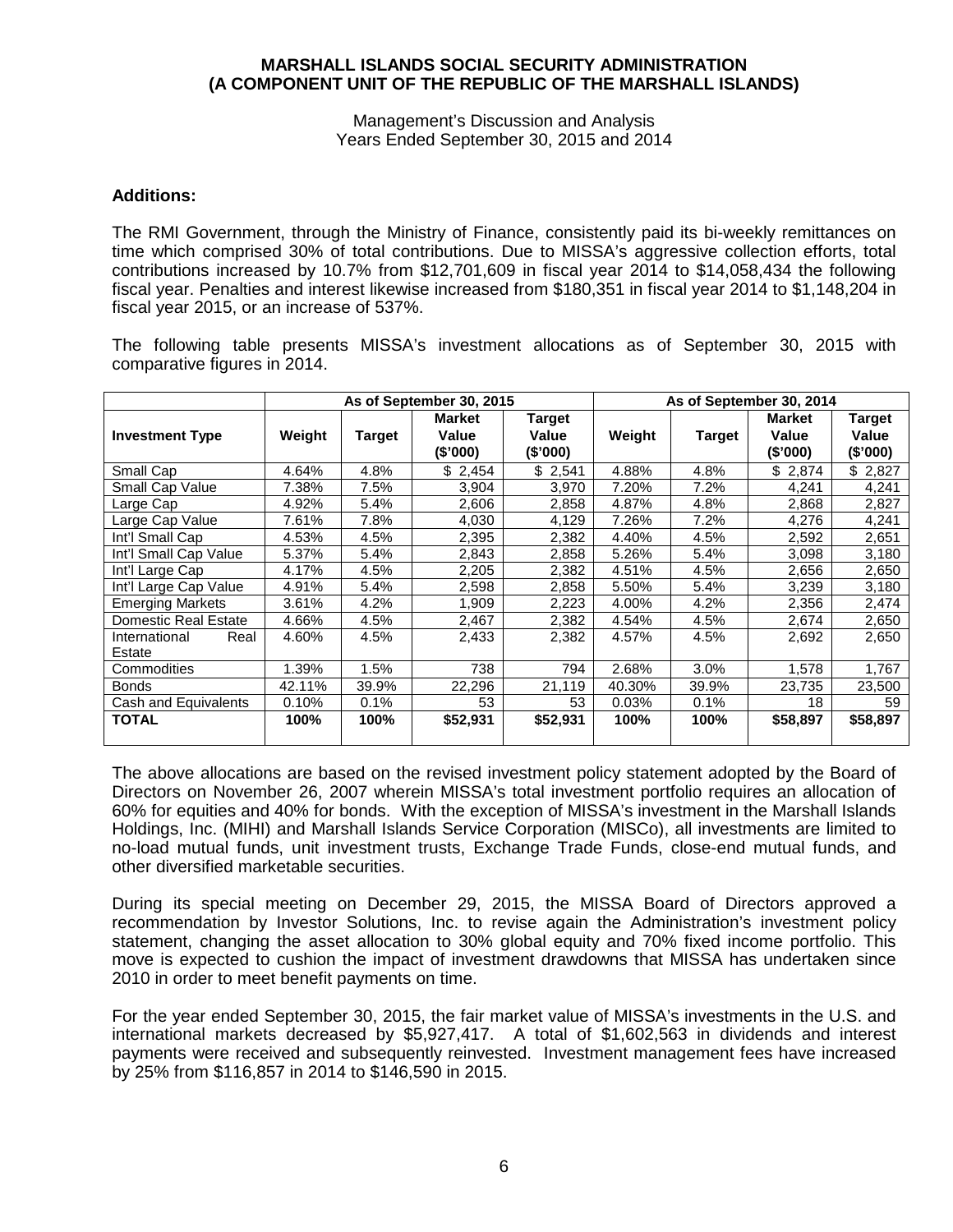Management's Discussion and Analysis Years Ended September 30, 2015 and 2014

MISSA presently holds a 37% interest in MIHI, a local holding company incorporated on February 27, 2013. On October 31, 2013, MIHI acquired all of the outstanding common stock of Bank of the Marshall Islands (BOMI). Prior to MIHI's acquisition of BOMI, MISSA owned 65,417 shares of stocks of BOMI valued at \$10,959,846. On April 30, 2014 and May 11, 2015, MISSA received additional 92 and 100 shares, respectively, from MIHI, increasing MISSA's shares to 65,609 as of September 30, 2015. As of September 30, 2015, MISSA's interest at MIHI increased in value by \$1,228,151 representing MISSA's fiscal year net equity earnings. Annual dividend payments of \$458,402 and \$359,429 were received from MIHI in December 2014 for calendar year 2015 and in December 2013 for calendar year 2014, respectively. As of September 30, 2015 and 2014, the shares at MIHI were valued at \$13,427,578 and \$12,199,427, respectively. Furthermore, MISSA holds 3,000 shares of stocks at \$10.00 par value from MISCo.

# **Deductions:**

Deductions represent benefit payments and administrative expenses. For the year ended September 30, 2015, total deductions amounted to \$20,222,755, which is 4.5% higher than the \$19,351,933 paid in the previous year. As more workers reach retirement age, benefit payments for fiscal year 2015 increased steadily by 4.4% to a total of \$19,261,636 as compared to \$18,447,543 paid in fiscal year 2014. Administrative expenses were maintained within the budgetary limits. For the years ended September 30, 2015 and 2014, MISSA's administrative expenses totaled \$961,119 and \$904,390, respectively. These amounts represent 6.8% and 7.1% of total contributions generated during these respective years. As mandated by the Social Security Act of 1990, MISSA's administrative expenses have an allowable ceiling of as much as 20% of total revenues for any given year.

# **FUTURE ECONOMIC OUTLOOK**

After several years of continuous appeal for government intervention and expression of grave concern, the Administration is still faced with the difficult challenge of remaining optimistic and resolute to have the Marshall Islands Retirement Fund regain its financial health. The system's projected 15% funded status as of the end of FY 2015 remains a glaring manifestation of the fund's dwindling outlook, while the country's legislators have yet to make a decisive action to prolong its life which, if no drastic change to the present system is initiated, will be fully depleted in the next five to six years.

As projected, the \$14.06 million contributions in FY 2015 were not enough to sustain benefit payments that totaled \$19.26 million in the same fiscal year, not to mention the \$0.96 million additional cash flow for administrative expenses. As a result, MISSA incurred an operational deficit of \$5.53 million after investment and other income of \$0.63 million. To meet its benefit payments on time, MISSA continues to make a series of investment drawdowns that totaled \$4.5 million in FY 2015 while another \$6 million drawdown is expected in FY 2016. In FY 2014, MISSA withdrew \$4.0 million. These drawdowns shorten the portfolio's investment horizon and reduce its ability to take risk. Expected investment returns are not projected to be able to cover the annual cash flow shortfalls. Therefore, the total assets in the system are projected to decline rapidly.

Considering the country's stagnant economy, worsening unemployment and volatility of the world market, the Administration continues to project a widening gap between contributions and benefits, and lower investment returns of as low as 3%-4%, which is less than half of what MISSA investments used to yield in the past few years. Thus, MISSA is also considering the option to invest locally as a way to generate more investment return and serve local needs.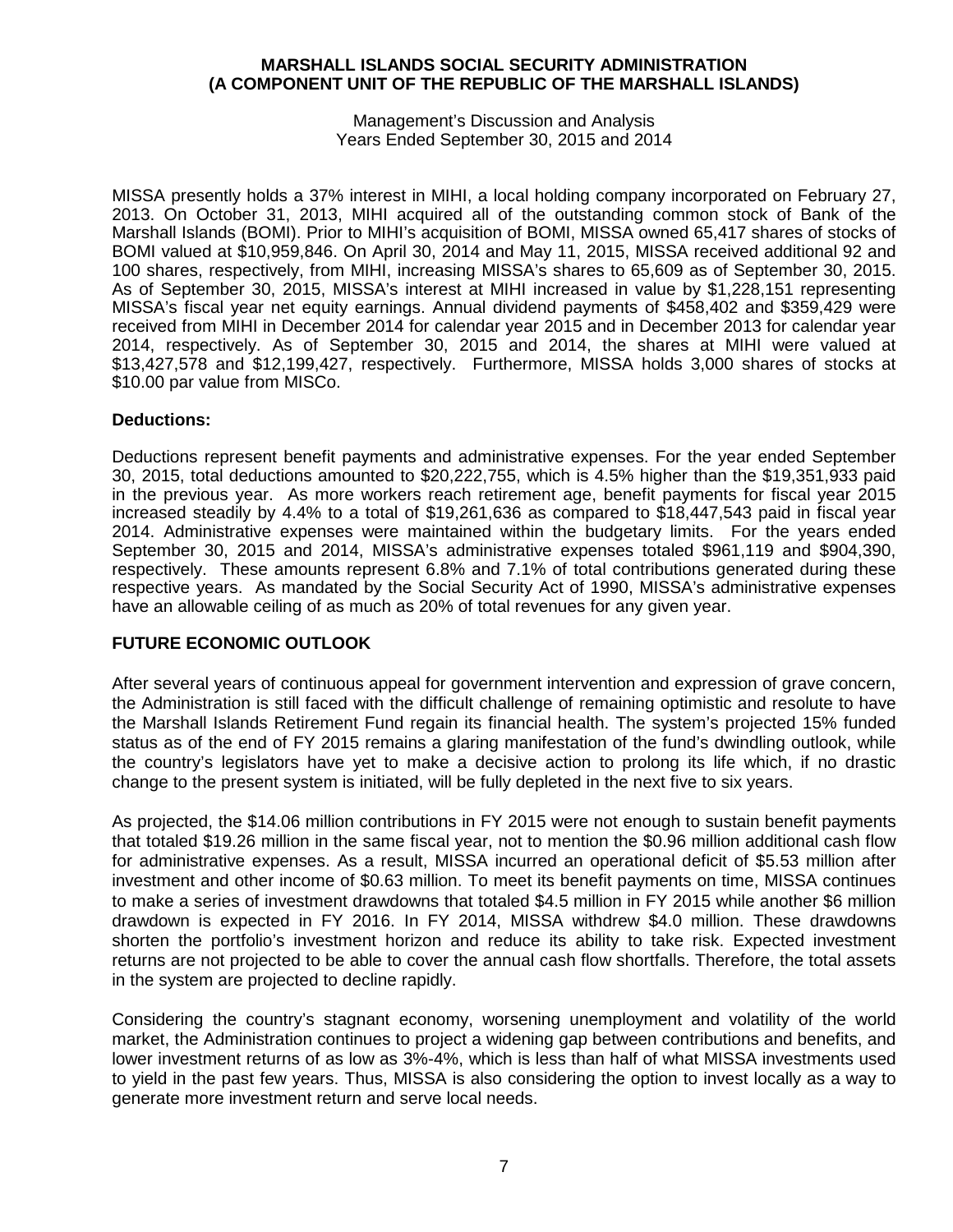Management's Discussion and Analysis Years Ended September 30, 2015 and 2014

It is also important to note that the present benefit formula has its loopholes and needs to be changed to prevent retirees who have received multiple times their benefits vis-à-vis their contributions, from receiving further benefits. A recent actuarial study shows that while current beneficiaries have received, on average, four (4) times of their lifetime contributions, the current plan design projects that these recipients will collect an additional nine (9) times of their lifetime contributions. On the other hand, it is likely that a large portion of the workers who have been paying taxes to fund the System for many years but have not started receiving benefits yet, will not receive the promised level of benefits from the System.

MISSA has engaged the services of an investment consultant and actuary who are assisting the Administration design a number of restructuring options that will ensure a longer plan adequacy. After a series of consultations, a consensus was established on the following principles in restructuring the System's benefits:

- Establish a lifetime maximum benefit for participants, considering the disparities between existing and future beneficiaries. Given the challenges in funding and demographic outlook, this maximum was set at three (3) times of the lifetime contributions by each employee. As a matter of perspective, to accumulate assets equal to three (3) times of annual contributions made in equal installments for 30 years, the investments would need to earn, on average, 7% per year for 30 years;
- Establish a minimum level of benefit to support the lifestyle for current beneficiaries. This level may be set at \$150 per month;
- For participants who are currently working, evaluate an alternative new individual account based plan;
- Additional government contributions beyond tax receipts, either in lump-sum or on an on-going basis, will need to be part of the solution, given the very limited resources currently available; and
- MISSA is also looking into distributing benefits pro-rated based on contributions collected during the previous year as a temporary solution while looking for more long-term viable solutions.

Given the negative effects of raising taxes, the Administration does not have the desire, at the moment, of using tax increases as part of the solution.

An opportunity that the Administration is looking forward to is the pension workshop in Majuro set for the last week of April 2016. This 5-day conference is being organized by the Pacific Financial Technical Assistance Centre, an agency of the International Monetary Fund and is aimed to discuss the social security and pension challenges facing the RMI, FSM and Palau, and explore optional solutions. Representatives from the social security systems and Ministry of Finance of FSM and Palau, including the Palau Civil Service Pension Fund will be joining the workshop.

During the latter part of the workshop, the Administration plans to seek again an audience with the Nitijela, with its investment consultant and actuary presenting the latest financial outlook of the Retirement Fund and providing a more in-depth perspective based on their actuarial study.

The results of the national elections in November 2015 and the current political climate in the country, promising though it may be, still bring uncertainties to the future of the Retirement Fund. In a recent dialogue with the newly elected Government, the Administration presented a number of restructuring options which will sustain MISSA into the future. However, with increased political instability and socioeconomic challenges facing the nation, MISSA may have to wait further until the urgency of the matter gets the full attention of the country's legislative body (Nitijela).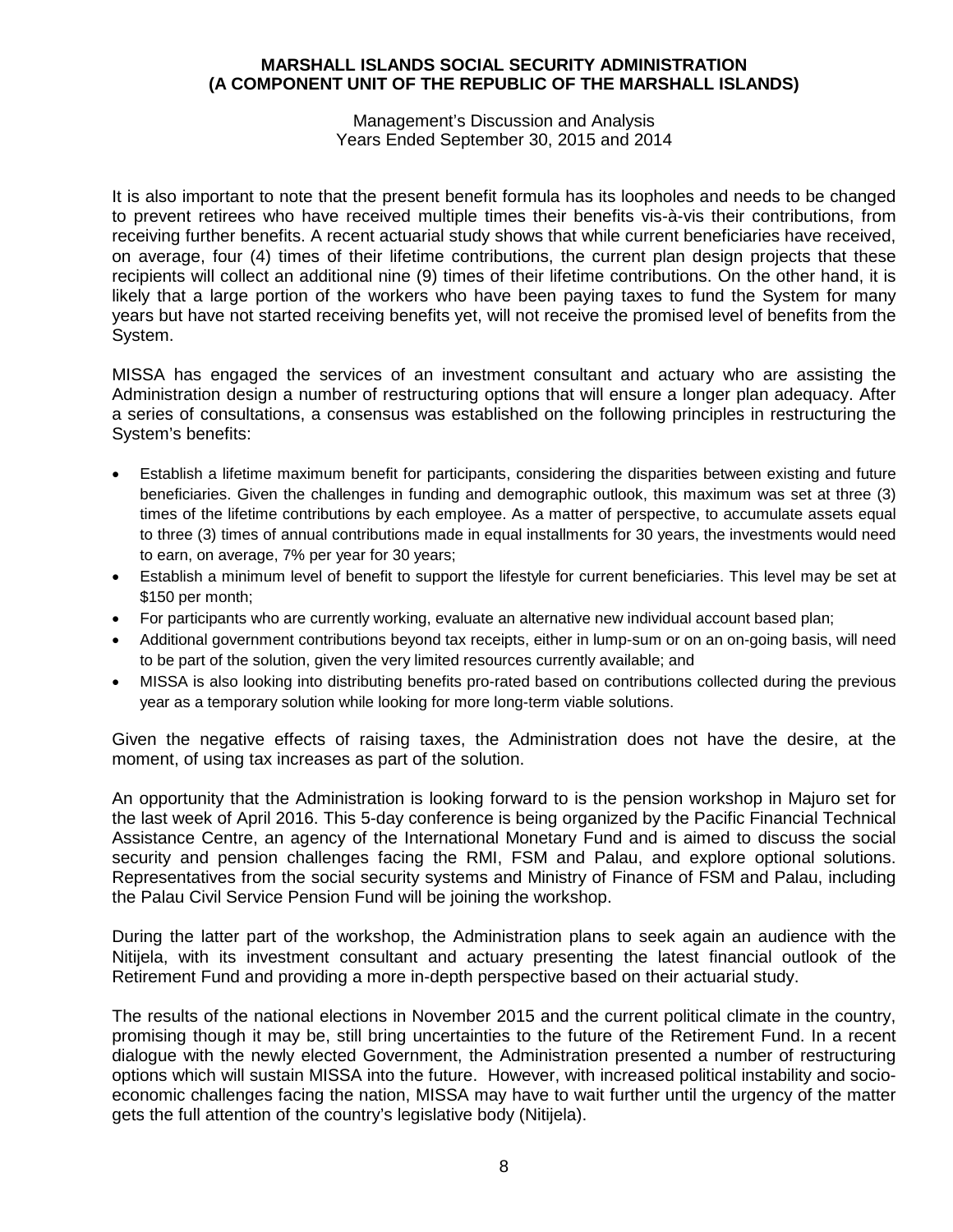Management's Discussion and Analysis Years Ended September 30, 2015 and 2014

It is important to note that prior reforms under Nitijela Bill no. 43 introduced on March 18, 2013 were unsuccessful and that bill has since been eliminated. Without the immediate intervention of the country's legislative body, the Administration is helpless and the Marshall Islands Retirement Fund will be moving faster in the direction of imminent insolvency. Further inaction by the Government may lead to a point in time when there will be no other option available except to liquidate whatever assets are left.

# **CONTACTING MISSA'S FINANCIAL MANAGEMENT**

This financial report is designed to provide our beneficiaries and others a general overview of MISSA's finances and to demonstrate its accountability for the money it collects. If you have questions about this report or need additional financial information, contact the Administrator, P.O. Box 175, Majuro, MH 96960 or via email at [missa3@ntamar.net.](mailto:missa3@ntamar.net)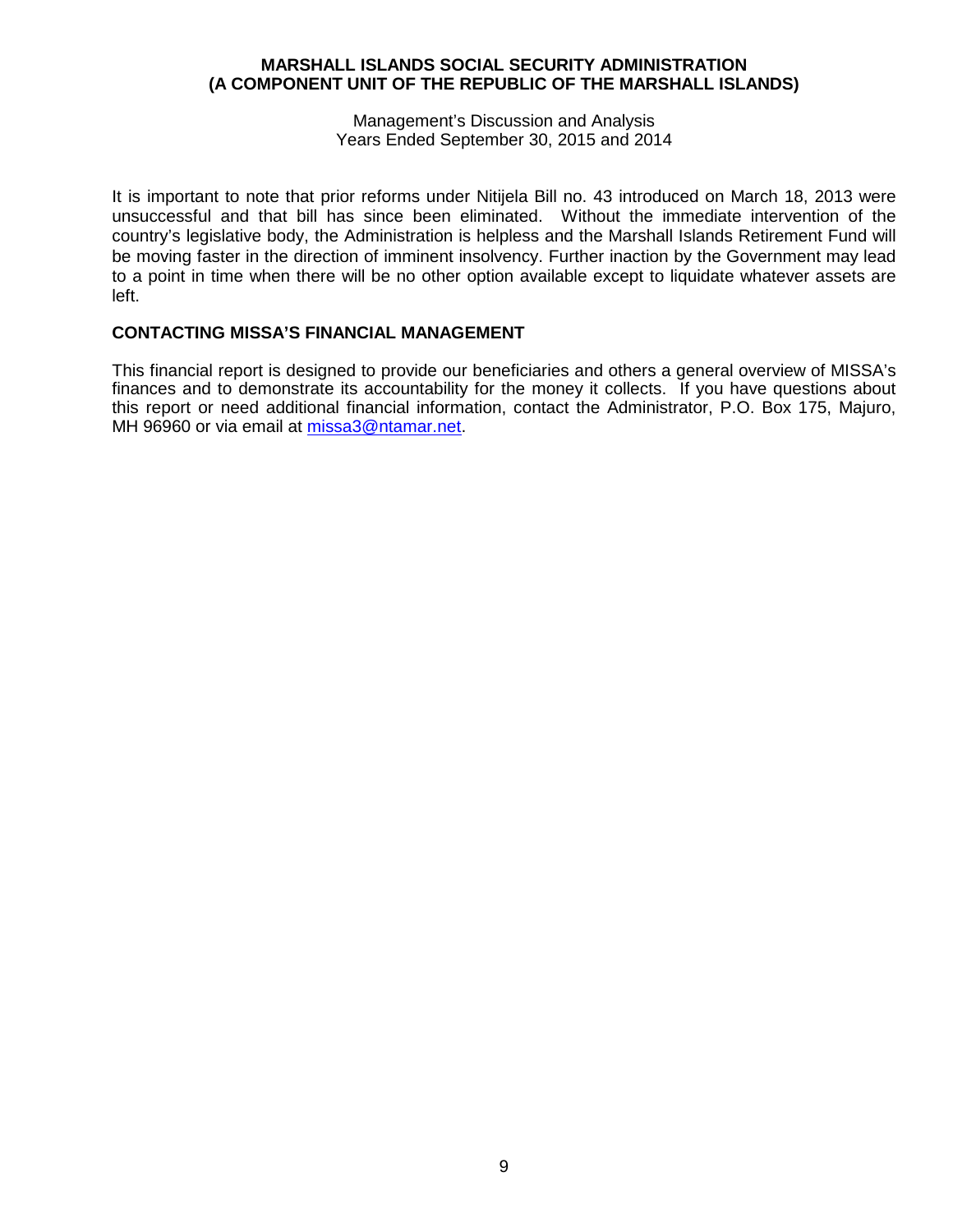# Statements of Fiduciary Net Position September 30, 2015 and 2014

|                                                                                                    | 2015                                             | 2014                                             |
|----------------------------------------------------------------------------------------------------|--------------------------------------------------|--------------------------------------------------|
| <b>ASSETS</b>                                                                                      |                                                  |                                                  |
| Cash                                                                                               | \$<br>772,855                                    | $\mathfrak{F}$<br>986,958                        |
| Receivables, net:<br>Contributions<br>Other                                                        | 1,784,736<br>678,480                             | 1,825,889<br>570,819                             |
| Total receivables, net                                                                             | 2,463,216                                        | 2,396,708                                        |
| Investments:<br>Cash management<br><b>Stocks</b><br>Mutual funds<br><b>Total investments</b>       | 53,257<br>18,530,271<br>47,805,484<br>66,389,012 | 15,626<br>18,518,418<br>52,554,234<br>71,088,278 |
| Capital assets, net                                                                                | 72,652                                           | 86,151                                           |
| <b>Total assets</b>                                                                                | 69,697,735                                       | 74,558,095                                       |
| <b>LIABILITIES</b>                                                                                 |                                                  |                                                  |
| Accounts payable<br>Other liabilities and accruals<br>Due to affiliate<br><b>Total liabilities</b> | 82,144<br>136,151<br>2,647,044<br>2,865,339      | 55,412<br>103,110<br>2,032,916<br>2,191,438      |
| Contingencies                                                                                      |                                                  |                                                  |
| <b>NET POSITION</b>                                                                                |                                                  |                                                  |
| Held in trust for retirement, disability and survivors' benefits                                   | 66,832,396<br>2                                  | 72,366,657<br>\$                                 |

See accompanying notes to financial statements.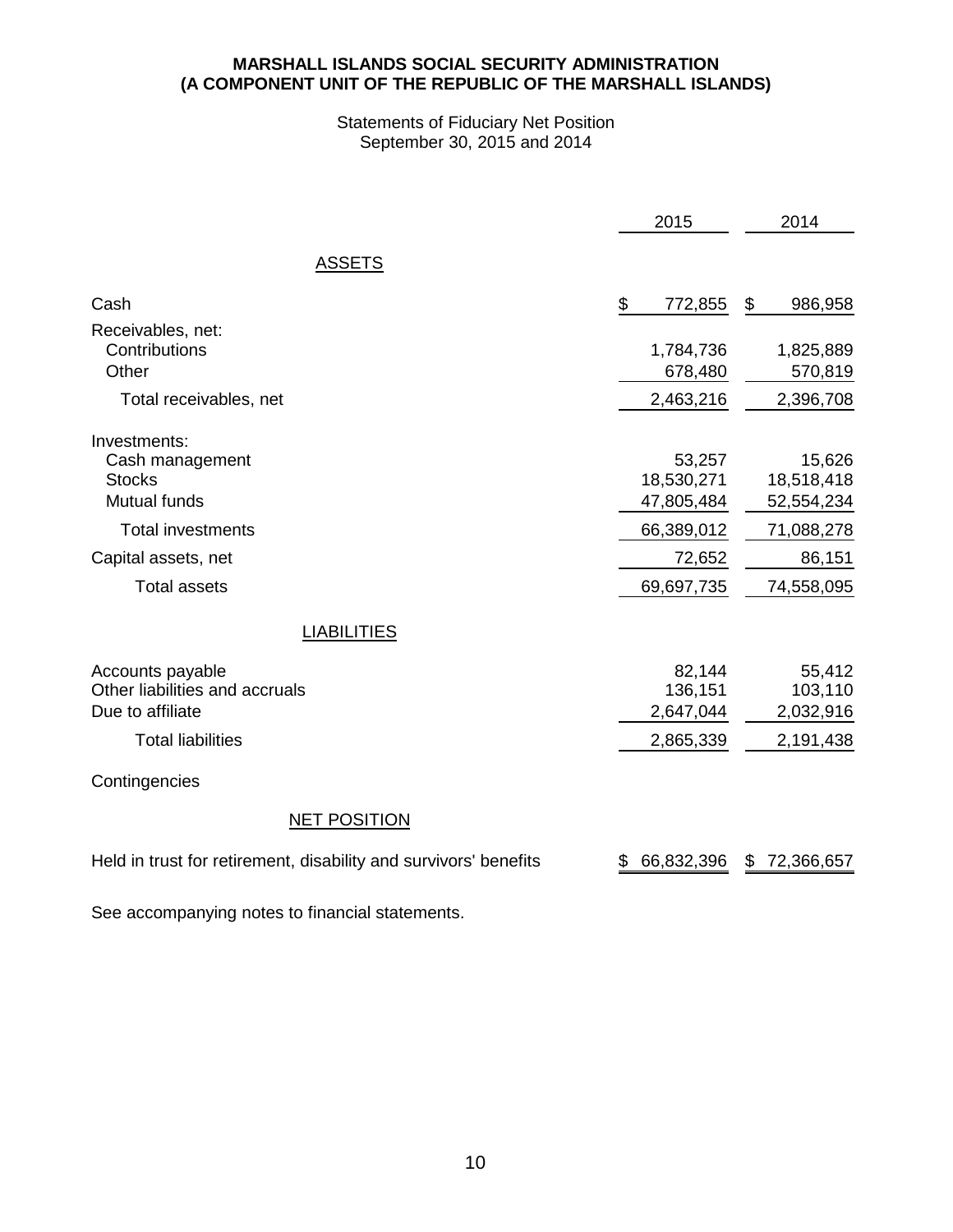# Statements of Changes in Fiduciary Net Position Years Ended September 30, 2015 and 2014

|                                                                                                   | 2015                                          | 2014                                          |
|---------------------------------------------------------------------------------------------------|-----------------------------------------------|-----------------------------------------------|
| Additions:                                                                                        |                                               |                                               |
| Contributions:<br>Private employees<br>Government employees<br>Penalties and interest             | \$<br>9,340,446<br>4,307,410<br>1,148,204     | \$<br>8,195,219<br>4,326,039<br>180,351       |
| <b>Total contributions</b><br>Less allowance for doubtful accounts                                | 14,796,060<br>(737, 626)                      | 12,701,609                                    |
| Net contributions income                                                                          | 14,058,434                                    | 12,701,609                                    |
| Investment income:<br>Net change in the fair value of investments<br><b>Dividends</b><br>Interest | (1, 191, 062)<br>1,598,282<br>4,281           | 4,354,809<br>544,161<br>5,073                 |
| Total investment income<br>Less investment expense:                                               | 411,501                                       | 4,904,043                                     |
| Investment management and custodial fees                                                          | 146,590                                       | 116,857                                       |
| Net investment income                                                                             | 264,911                                       | 4,787,186                                     |
| Other additions                                                                                   | 365,149                                       | 1,241,613                                     |
| <b>Total additions</b>                                                                            | 14,688,494                                    | 18,730,408                                    |
| Deductions:<br>Benefit payments:                                                                  |                                               |                                               |
| Retirement<br>Survivors<br><b>Disability</b><br>Lump sum                                          | 12,006,633<br>6,271,549<br>812,813<br>170,641 | 11,373,370<br>6,083,229<br>791,656<br>199,288 |
| Total benefit payments                                                                            | 19,261,636                                    | 18,447,543                                    |
| Administrative                                                                                    | 961,119                                       | 904,390                                       |
| <b>Total deductions</b>                                                                           | 20,222,755                                    | 19,351,933                                    |
| Change in net position                                                                            | (5,534,261)                                   | (621, 525)                                    |
| Net position at beginning of year                                                                 | 72,366,657                                    | 72,988,182                                    |
| Net position at end of year                                                                       | 66,832,396<br>\$                              | 72,366,657<br>\$                              |

See accompanying notes to financial statements.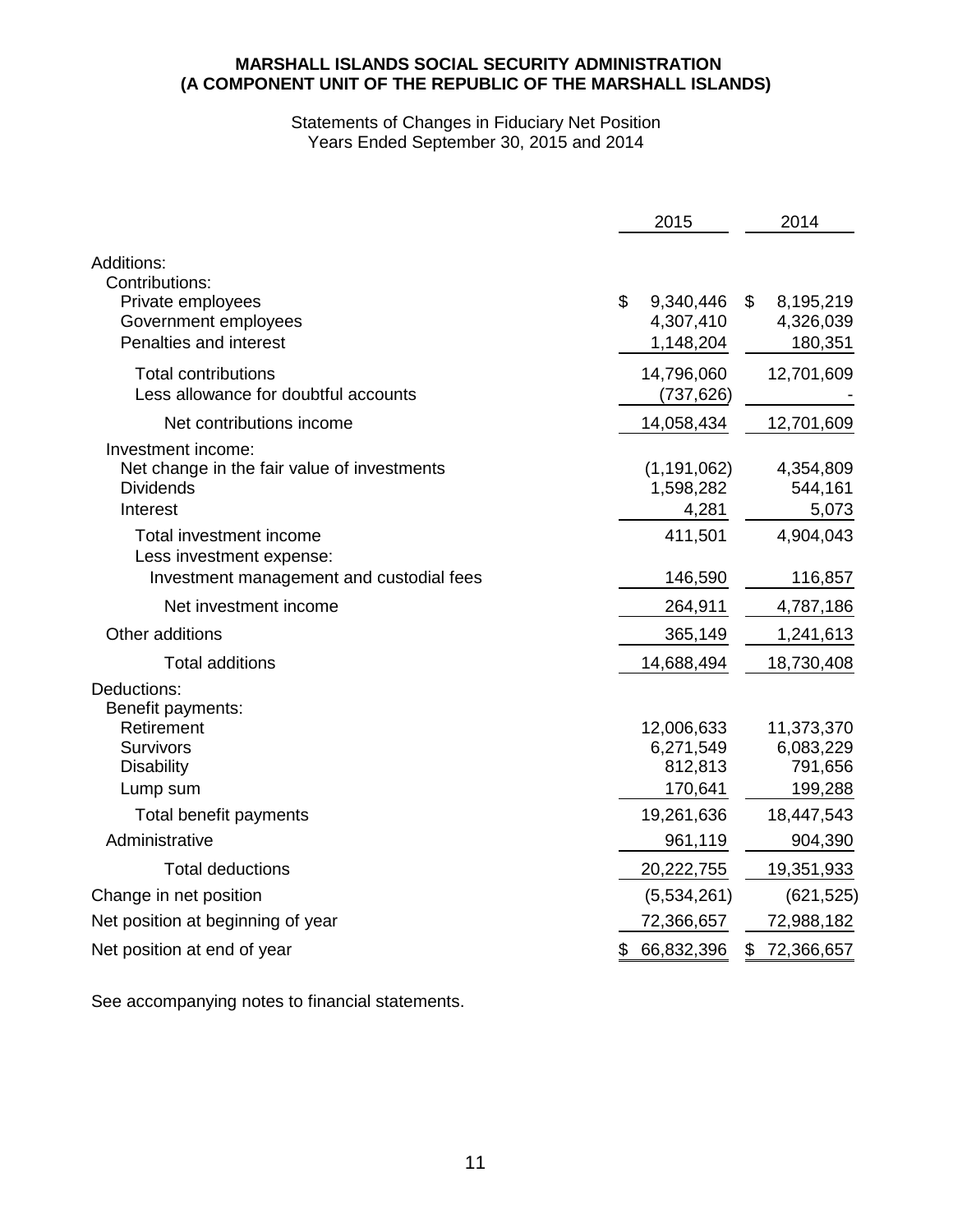Notes to Financial Statements September 30, 2015 and 2014

## (1) Organization

The Marshall Islands Social Security Administration (MISSA), a component unit of the Republic of the Marshall Islands (RepMar), was established pursuant to RepMar Public Law 1990-75 (the Social Security Act of 1990), as amended. The law repealed the Social Security Act of 1987 and established MISSA to administer the Marshall Islands Social Security Retirement Fund (the Retirement Fund). The Retirement Fund was established to provide a financially sound social security system with pension benefits and early retirement, whereby workers would be ensured a measure of security in their old age and during disability, and whereby surviving spouses and surviving children of deceased workers would be ensured support after the loss of the family's income. Additionally, MISSA is responsible for processing, monitoring and distributing benefit claims under the Prior Service Benefits Program (see note 3). Accordingly, MISSA established the Prior Service Fund to account for activities under this program.

MISSA operates under the authority of a seven-member Board of Directors appointed by the Cabinet of RepMar.

# (2) Summary of Significant Accounting Policies

Governmental Accounting Standards Board (GASB) Statement No. 34, *Basic Financial Statements - and Management's Discussion and Analysis - for State and Local Governments*, which was subsequently amended by Statement No. 37, *Basic Financial Statements - and Management's Discussion and Analysis - for State and Local Governments: Omnibus* and modified by Statement No. 38, *Certain Financial Statement Note Disclosures,* establish financial reporting standards for governmental entities, which includes the requirement for MISSA to present Management's Discussion and Analysis (MD&A). The MD&A is considered to be required supplementary information and precedes the basic financial statements. In addition, these statements require that resources be classified for accounting and reporting purposes as held in trust for retirement, disability and survivors' benefits.

Management of MISSA has determined that, per its enabling legislation, the net position of MISSA is to be held in trust for retirement, disability and survivors' benefits.

## A. Basis of Accounting

MISSA is accounted for as a Fiduciary Fund Type - Private Purpose Trust Fund and prepares its financial statements using the accrual basis of accounting. It recognizes employee and employer contributions as revenues in the quarter employee earnings are paid. Retirement benefits are recognized as expenses when payable. Expenses are recorded when the corresponding liabilities are incurred regardless of when payment is made.

## B. Future Liabilities and Contributions

No recognition is given in the accompanying financial statements to the present value of the liabilities of prospective benefit payments or the present value of future contributions required from employees or employers.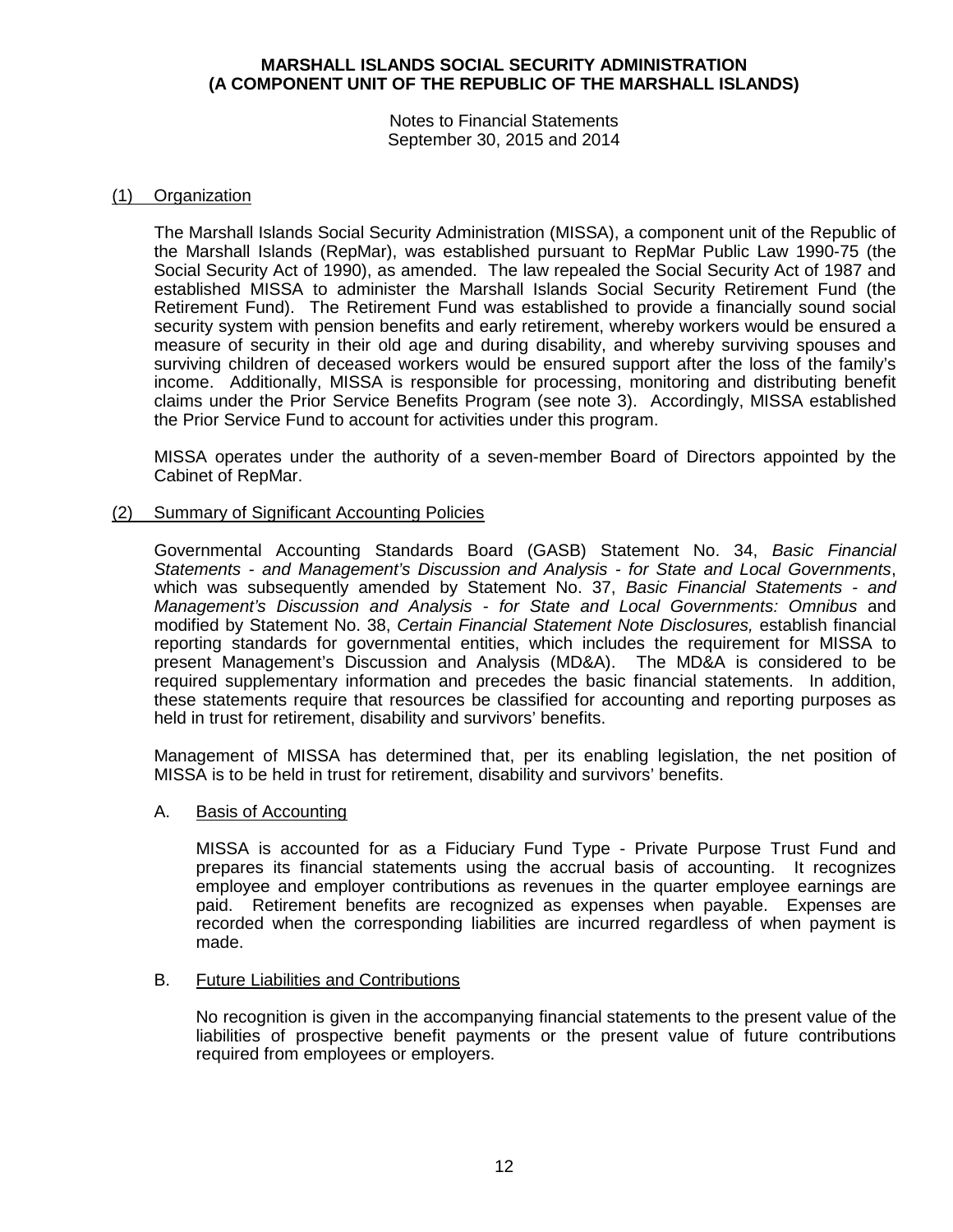Notes to Financial Statements September 30, 2015 and 2014

#### (2) Summary of Significant Accounting Policies, Continued

C. Cash

For the purposes of the statements of fiduciary net position, cash includes cash on hand and cash in checking and savings accounts.

#### D. Investments

Investments and related investment earnings are recorded at fair value. Fair value is the amount at which an investment could be exchanged in a current transaction between willing parties, other than in a forced or liquidation sale.

Investments of 20% or more of the voting stock of an investee are presumed to give the investor significant influence and are carried using the equity method. Under the equity method, the investor records, as earnings or loss, its proportionate share of the investee's earnings or loss.

## E. Receivables and the Allowance for Doubtful Accounts

Contributions receivable are due from employers located within the Republic of the Marshall Islands. These receivables are not collateralized and are non-interest bearing.

The allowance for doubtful accounts is stated at an amount which management believes will be adequate to absorb possible losses on accounts receivable that may become uncollectible based on evaluations of the collectability of these accounts. The allowance is established through a provision for bad debts charged to expense.

F. Fixed Assets

Fixed assets with a cost that equals or exceeds \$200 are generally capitalized at the time of acquisition. Depreciation is provided using the straight-line basis over the estimated useful lives of the respective assets. The estimated useful lives of these assets are as follows:

| Buildings and improvements 5 - 15 years |               |
|-----------------------------------------|---------------|
| Motor vehicles                          | $3 - 5$ years |
| Computer equipment                      | 3 years       |
| <b>Furniture</b>                        | 5 years       |
| Office equipment                        | 3 years       |

## G. Deferred Outflows of Resources

In addition to assets, the statements of fiduciary net position will sometimes report a separate section for deferred outflows of resources. This separate financial statement element, deferred outflows of resources represents a consumption of net position that applies to a future period and so will not be recognized as an outflow of resources (deduction of net position) until then. MISSA has no items that qualify for reporting in this category.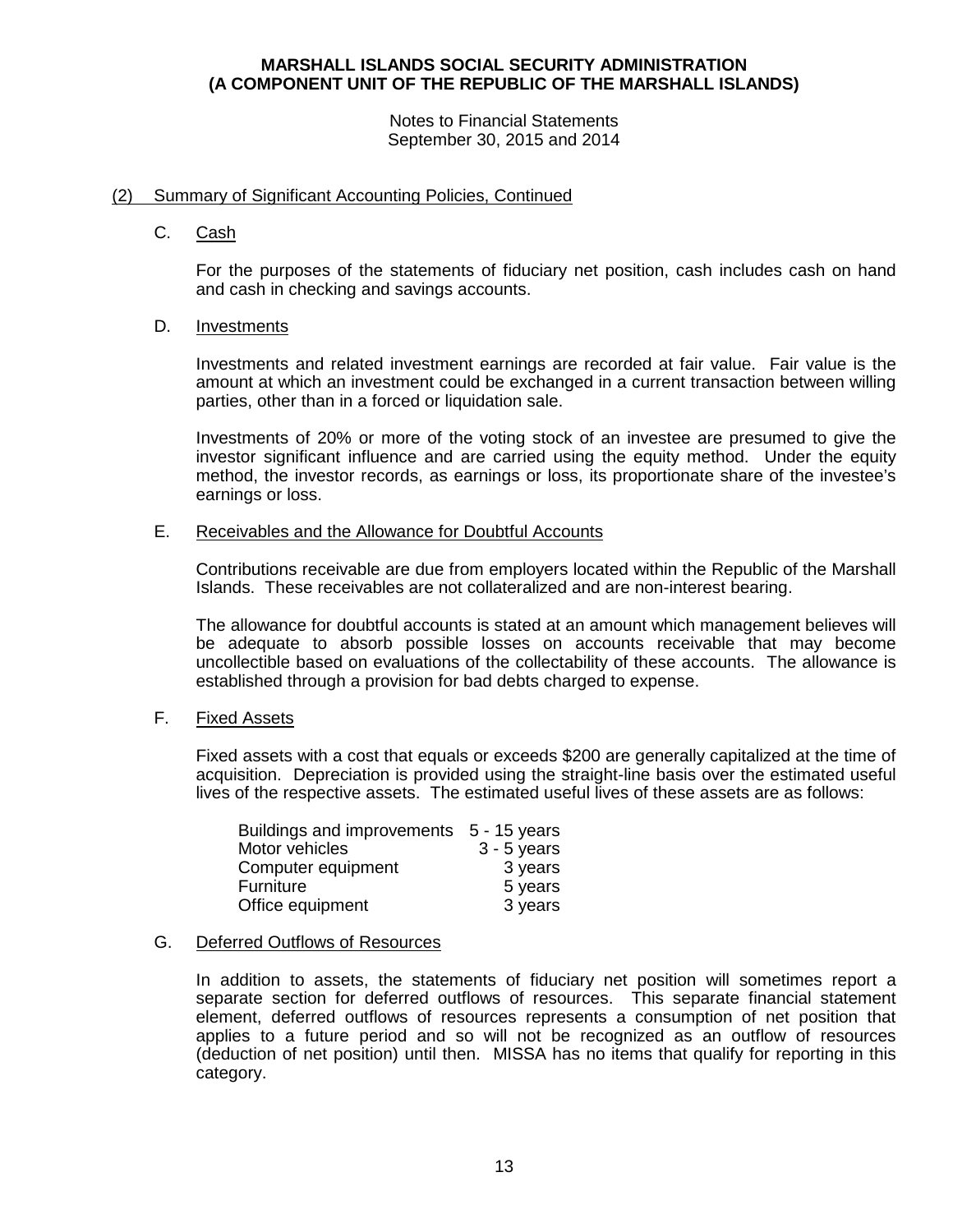Notes to Financial Statements September 30, 2015 and 2014

## (2) Summary of Significant Accounting Policies, Continued

## H. Compensated Absences

Annual vacation leave is earned by all permanent employees and accumulates at the rate of one working day per bi-weekly pay period. Upon termination, employees are eligible to receive compensation for their accrued annual leave balances. As of September 30, 2015 and 2014, the accumulated annual leave liability amounted to \$22,537 and \$33,283, respectively, and is included in the statements of fiduciary net position within other liabilities and accruals.

No liability is recorded for non-vesting accumulating rights to receive sick pay benefits. The accumulated estimated amount of unused sick leave as of September 30, 2015 and 2014 is \$16,023 and \$19,244, respectively.

# I. Deferred Inflows of Resources

In addition to liabilities, the statements of fiduciary net position will sometimes report a separate section for deferred inflows of resources. This separate financial statement element, deferred inflows of resources represents an acquisition of net position that applies to a future period and so will not be recognized as an inflow of resources (additions to net position) until then. MISSA has no items that qualify for reporting in this category.

## J. Contributions

Contributions to the Retirement Fund are governed by the Social Security Act of 1990, as amended, which imposes a tax on the quarterly income of every employee not currently subject to the United States Social Security System or any other recognized Social Security System, equal to seven percent of wages received.

Maximum quarterly taxable wages are \$5,000. Every employer is required to contribute an amount equal to that contributed by employees.

## K. Benefit Obligations

Retirement benefits are paid to every person who is a service insured or a fully insured individual as defined by the Social Security Act of 1990, as amended, has attained an age of sixty years and has filed an application for old age insurance benefits. Benefits are also paid to surviving spouses of deceased workers, subject to eligibility requirements, as long as they do not remarry. Eligible children who are not married and are not working may also receive benefits until age eighteen (18) or up until age twenty-two (22), if in school. Eligible children who become disabled before age twenty-two will continue to receive benefits for the duration of the disability. Disability benefits are paid to qualified workers for the duration of the disability or until retirement or death, at which time retirement or survivor benefits become available.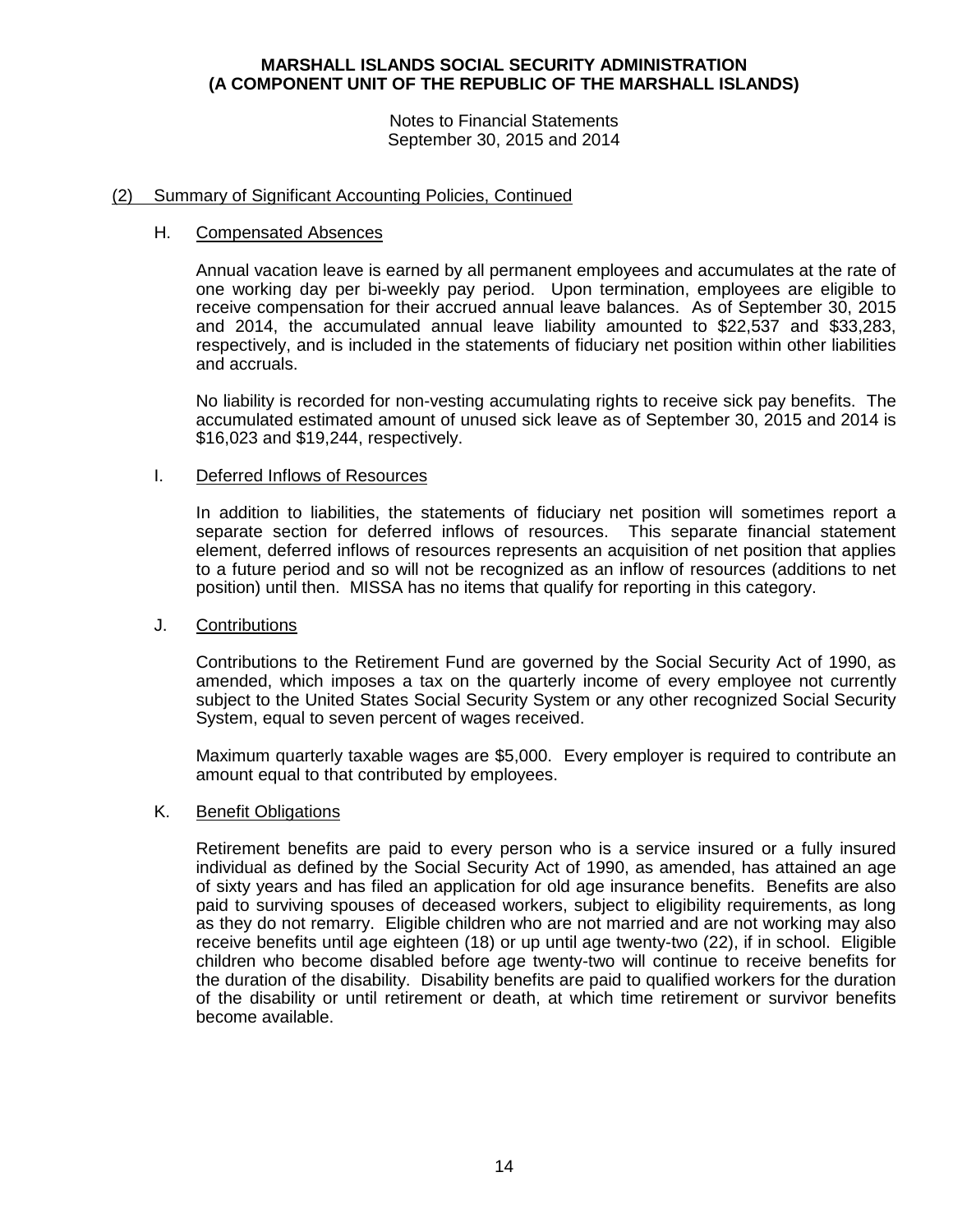Notes to Financial Statements September 30, 2015 and 2014

## (2) Summary of Significant Accounting Policies, Continued

K. Benefit Obligations, Continued

Effective October 1, 1990, benefits are paid monthly and are computed as follows:

- a) Pension element two percent of index covered earnings, plus;
- b) Social element 14.5% of the first \$11,000 of cumulative covered earnings plus 0.7% of cumulative covered earnings in excess of \$11,000 but not in excess of \$44,000. The \$11,000 and \$44,000 bend points may be increased from time to time by wage index adjustments granted by the Board of MISSA.

The minimum benefit is \$129 per month, effective October 1, 1995.

# L. New Accounting Standards

During the year ended September 30, 2015, MISSA implemented the following pronouncements:

- GASB Statement No. 68, *Accounting and Financial Reporting for Pensions,* and GASB Statement No. 71, *Pension Transition for Contributions Made Subsequent to the Measurement Date - an amendment of GASB Statement No. 68,* which revise and establish new financial reporting requirements for most governments that provide their employees with pension benefits. The implementation of these statements did not have a material effect on the accompanying financial statements.
- GASB Statement No. 69, *Government Combinations and Disposals of Government Operations,* which improves accounting and financial reporting for state and local governments' combinations and disposals of government operations. Government combinations include mergers, acquisitions, and transfers of operations. A disposal of government operations can occur through a transfer to another government or a sale. The implementation of this statement did not have a material effect on the accompanying financial statements.

In February 2015, GASB issued Statement No. 72, *Fair Value Measurement and Application,* which addresses accounting and financial reporting issues related to fair value measurements and requires entities to expand their fair value disclosures by determining major categories of debt and equity securities within the fair value hierarchy on the basis of the nature and risk of the investment. The provisions in Statement 72 are effective for fiscal years beginning after June 15, 2015. Management believes that the implementation of this statement only requires additional disclosures to be made about fair value measurements, the level of fair value hierarchy, and valuation techniques and will not have a material effect on the financial statements of MISSA.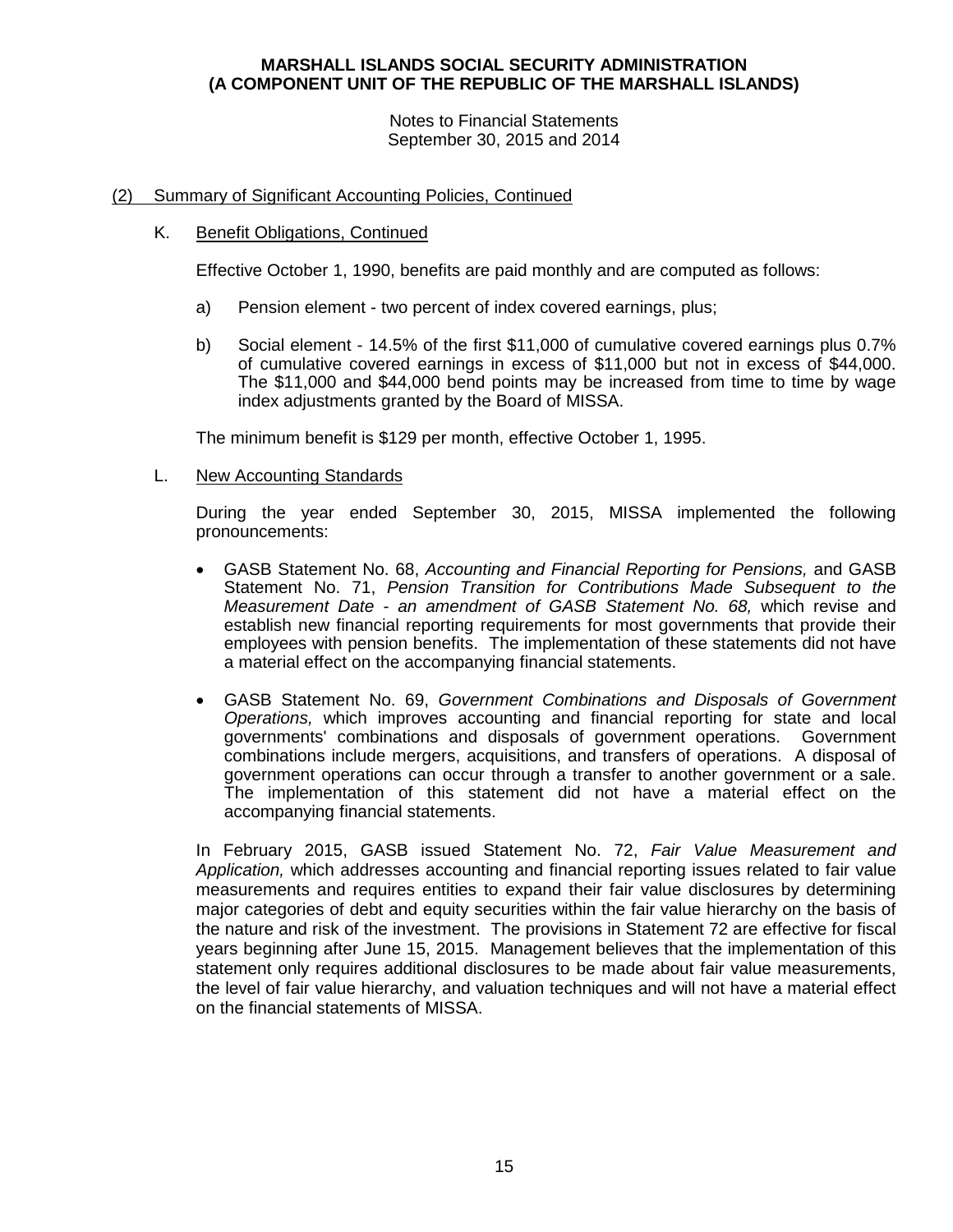Notes to Financial Statements September 30, 2015 and 2014

## (2) Summary of Significant Accounting Policies, Continued

#### L. New Accounting Standards, Continued

In June 2015, GASB issued Statement No. 73, *Accounting and Financial Reporting for Pensions and Related Assets That Are Not Within the Scope of GASB Statement 68, and Amendments to Certain Provisions of GASB Statements 67 and 68*, which aligns the reporting requirements for pensions and pension plans not covered in GASB Statements 67 and 68 with the reporting requirements in Statement 68. The provisions in Statement No. 73 are effective for fiscal years beginning after June 15, 2015, with the exception of the provisions that address employers and governmental nonemployer contributing entities for pensions that are not within the scope of Statement 68, which are effective for fiscal years beginning after June 15, 2016. Management does not believe that the implementation of this statement will have a material effect on the financial statements of MISSA.

In June 2015, GASB issued Statement No. 74, *Financial Reporting for Postemployment Benefit Plans Other Than Pension Plans*, which replaces Statements No. 43, *Financial Reporting for Postemployment Benefit Plans Other Than Pension Plans*, as amended, and No. 57, *OPEB Measurements by Agent Employers and Agent Multiple-Employer Plans*, and addresses financial reporting requirements for governments whose employees are provided with postemployment benefits other than pensions (other postemployment benefits or OPEB). The provisions in Statement No. 74 are effective for fiscal years beginning after June 15, 2016. Management does not believe that the implementation of this statement will have a material effect on the financial statements of MISSA.

In June 2015, GASB issued Statement No. 75, *Accounting and Financial Reporting for Postemployment Benefits Other Than Pensions*, which replaces the requirements of Statements No. 45, *Accounting and Financial Reporting by Employers for Postemployment Benefits Other Than Pensions*, as amended, and No. 57, *OPEB Measurements by Agent Employers and Agent Multiple-Employer Plans*, and provides guidance on reporting by governments that provide OPEB to their employees and for governments that finance OPEB for employees of other governments. The provisions in Statement No. 75 are effective for fiscal years beginning after June 15, 2017. Management does not believe that the implementation of this statement will have a material effect on the financial statements of MISSA.

In June 2015, GASB issued Statement No. 76, *The Hierarchy of Generally Accepted Accounting Principles for State and Local Governments*, which eliminates two of the four categories of authoritative GAAP that exist under the existing hierarchy prescribed by Statement 55. The two categories that will remain under the new standard are (1) GASB Statements and (2) GASB technical bulletins and implementation guides in addition to AICPA guidance that the GASB clears. The provisions in Statement No. 76 are effective for fiscal years beginning after June 15, 2015. Management does not believe that the implementation of this statement will have a material effect on the financial statements of MISSA.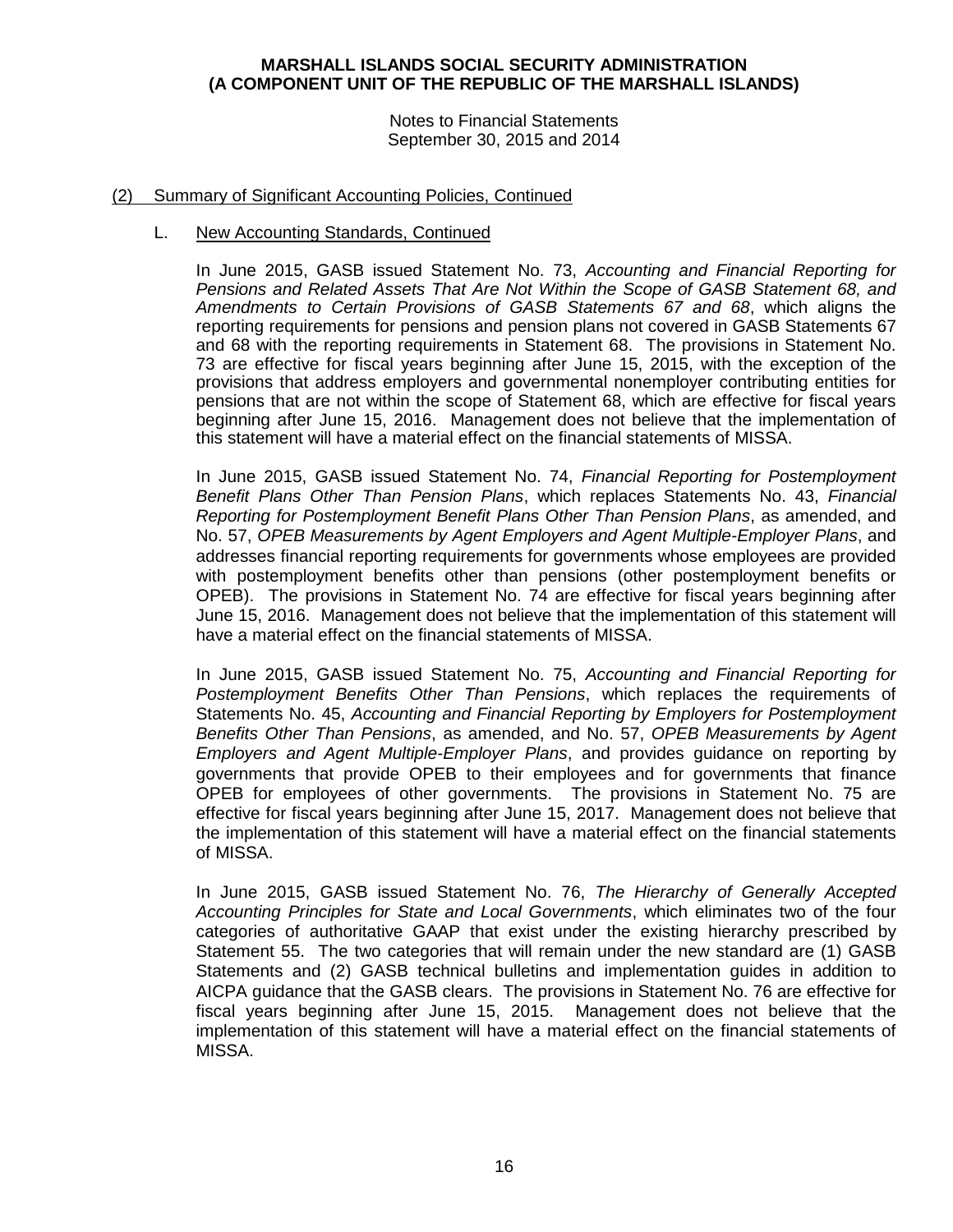Notes to Financial Statements September 30, 2015 and 2014

## (2) Summary of Significant Accounting Policies, Continued

#### L. New Accounting Standards, Continued

In August 2015, GASB issued Statement No. 77, *Tax Abatement Disclosures*, which requires governments that enter into tax abatement agreements to disclose certain information about the agreements. The provisions in Statement No. 77 are effective for fiscal years beginning after December 15, 2015. Management does not believe that the implementation of this statement will have a material effect on the financial statements of MISSA.

#### M. Estimates

The preparation of financial statements in conformity with accounting principles generally accepted in the United States of America requires management to make estimates and assumptions that affect the reported amounts of net position and disclosure of contingent assets and liabilities at the date of the financial statements and the reported amounts of revenues and expenses during the reporting period. Actual results could differ from those estimates.

## (3) Prior Service Benefits Program

Under the terms of a Prior Service Claim Adjudication Service Agreement between MISSA and the Trust Territory Prior Service Trust Fund, MISSA is to provide for the processing of benefit claims and to assist in the monitoring of continuing eligibility under the Prior Service Program. The Prior Service Trust Fund Administration (PSTFA) will reimburse MISSA \$2,000 per annum plus an amount equal to eight percent of the total amount of automated and manual benefit payments. Any cost for MISSA personnel who assist in searching and locating prior service documents in cooperation with the Prior Service Administration will be reimbursed on a dollar for dollar basis.

On September 15, 2005, an agreement was entered into between the PSTFA Board and the U.S. Department of the Interior to delegate the Board's obligations to and responsibility for the enrollees eligible for the Prior Service Benefits Program to the Social Security Systems of the Republic of the Marshall Islands, the Republic of Palau, the Federated States of Micronesia, and the Retirement Fund of the Commonwealth of the Northern Mariana Islands. Based on the agreement, the Social Security Administration (SSA) of each Government shall be entitled to an administrative fee not to exceed 20% of the share of allocated funds.

MISSA assumed administrative functions and, for the years ended September 30, 2015 and 2014, received an allocation of \$152,967 and \$40,000, respectively, from PSTFA. Total benefits and administrative expenditures for the years ended September 30, 2015 and 2014 amounted to \$78,253 and \$129,449, respectively. However, while MISSA accepts the liability for any amounts received, MISSA does not accept the obligation to pay future benefits unless additional funds are received from PSTFA. As of September 30, 2015, the amount of \$98,593 is available for future benefit payments under the Prior Service Benefits Program.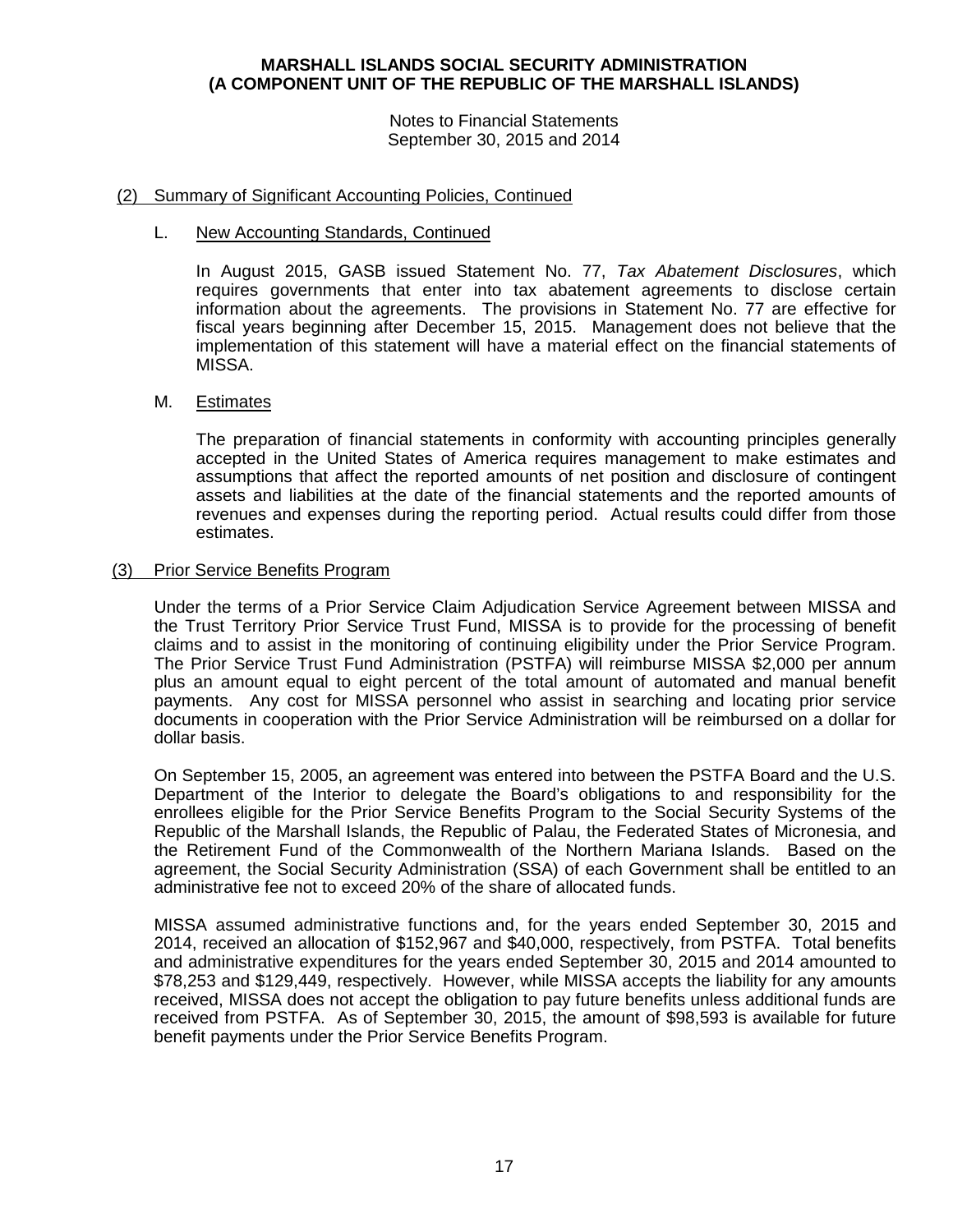Notes to Financial Statements September 30, 2015 and 2014

#### (4) Deposits and Investments

The deposit and investment policies of MISSA are governed by its enabling legislation. The Board is required to engage one or more fund custodians to assume responsibility for the physical possession of MISSA's investments. Legally authorized investments are as follows:

- (i) Government obligations Obligations issued or guaranteed as to principal and interest by the Government of Republic of the Marshall Islands (RepMar) or by the Government of the United States, provided that the total market value of the investments in obligations guaranteed by Government of RepMar shall at the time of purchase not exceed twenty-five percent (25%) of the total market value of all investments of MISSA, and further provided that the principal and interest on each obligation are payable in the currency of the United States.
- (ii) Corporate obligations and mortgage-backed securities Obligations of any public or private entity or corporation created or existing under the laws of the RepMar or of the United States or any state, territory or commonwealth thereof, or obligations of any other government or economic community which are payable in United States dollars, or pass through and other mortgage-backed securities provided that the obligation is issued by an agency of the United States Government or is rated in one of the four highest categories by two nationally recognized rating agencies in the United States. No investment under this heading shall exceed five percent of the market value of the Retirement Fund or ten percent of the outstanding value of the issue at the time of purchase.
- (iii) Preferred and common stocks Shares of preferred or common stocks of any corporation created or existing under the laws of the RepMar or under the laws of the United States or any state, territory or commonwealth thereof provided that the purchase of such shares shall be considered reasonable and prudent by MISSA's investment advisor at the time of purchase, that not more than fifteen percent (15%) percent of the market value of the Retirement Fund shall be invested in the stock of any one corporation, and that not more than twenty-five percent (25%) percent of the market value of the Retirement Fund shall be invested in any one industry group.
- (iv) Insurance company obligations Contracts and agreements supplemental thereto providing for participation in one or more accounts of a life insurance company authorized to do business in the RepMar or in any state, territory or commonwealth of the United States provided that the total market value of these investments at no time shall exceed ten percent (10%) of all investments of the Retirement Fund.
- A. Deposits:

Custodial credit risk is the risk that in the event of a bank failure, MISSA's deposits may not be returned to it. Such deposits are not covered by depository insurance and are either uncollateralized or collateralized with securities held by the pledging financial institution or held by the pledging financial institution but not in the depositor-government's name. MISSA does not have a deposit policy for custodial credit risk.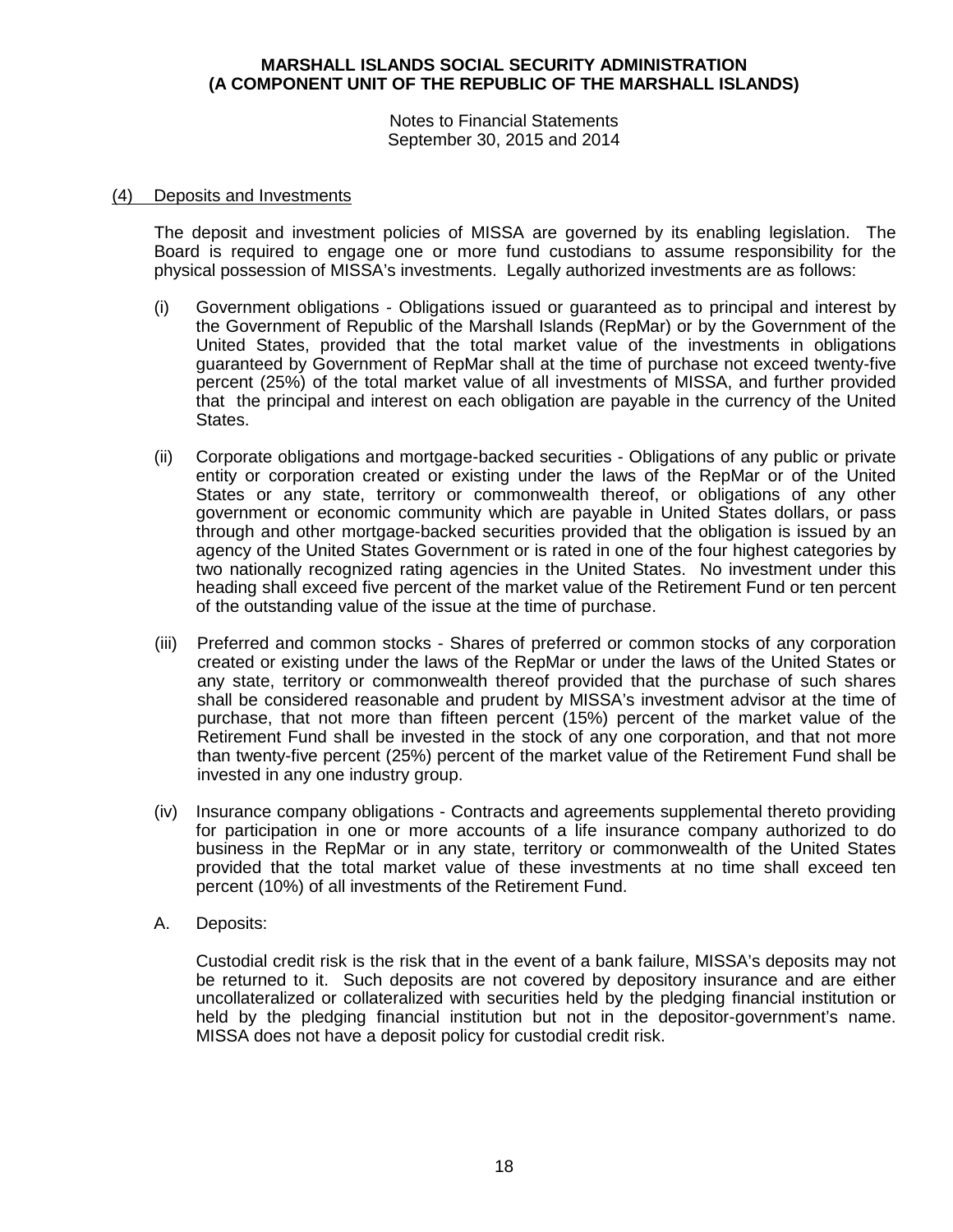Notes to Financial Statements September 30, 2015 and 2014

#### (4) Deposits and Investments, Continued

A. Deposits, Continued

As of September 30, 2015 and 2014, the carrying amount of MISSA's cash was \$772,855 and \$986,958, respectively, and the corresponding bank balances were \$950,680 and \$1,343,043, respectively. As of September 30, 2015 and 2014, bank deposits in the amount of \$363,357 and \$297,803, respectively, were maintained in a financial institution subject to Federal Deposit Insurance Corporation (FDIC) insurance. The remaining bank deposits of \$587,323 and \$1,045,240, respectively, are maintained in a financial institution not subject to depository insurance. MISSA does not require collateralization of its cash deposits; therefore, deposit levels in excess of FDIC insurance coverage are uncollateralized. Accordingly, these deposits are exposed to custodial credit risk.

B. Investments:

As of September 30, 2015 and 2014, investments at fair value are as follows:

|                       | 2015         | 2014         |
|-----------------------|--------------|--------------|
| Mutual funds          | \$47,805,484 | \$52,554,234 |
| Stock                 | 5,072,693    | 6,288,991    |
| Cash management funds | 53.257       | 15,626       |
|                       | \$52,931,434 | \$58,858,851 |

Additionally, MISSA owns 65,609 shares of common stock of Marshall Islands Holdings, Inc. (MIHI), which engages in all aspects of holding company activities in the RMI and which is the sole shareholder of Bank of Marshall Islands (BOMI).

MISSA also owns 3,000 shares of common stock of Marshall Islands Service Corporation (MISC), which is majority-owned by MIHI.

The investment in MIHI is accounted for on the equity method since the investment constitutes 37% and 35% ownership share as of September 30, 2015 and 2014, respectively. At September 30, 2015 and 2014, MISSA's investment in MIHI amounted to \$13,427,578 and \$12,199,427, respectively. The investment in MISC is accounted for at cost since the fair market value is not readily available. At September 30, 2015 and 2014, MISSA's investment in MISC amounted to \$30,000.

As of September 30, 2015 and 2014, MISSA maintained bank deposits with BOMI totaling \$587,323 and \$1,045,240, respectively. During the years ended September 30, 2015 and 2014, MISSA received cash dividend payments from MIHI of \$458,402 and \$359,429, respectively.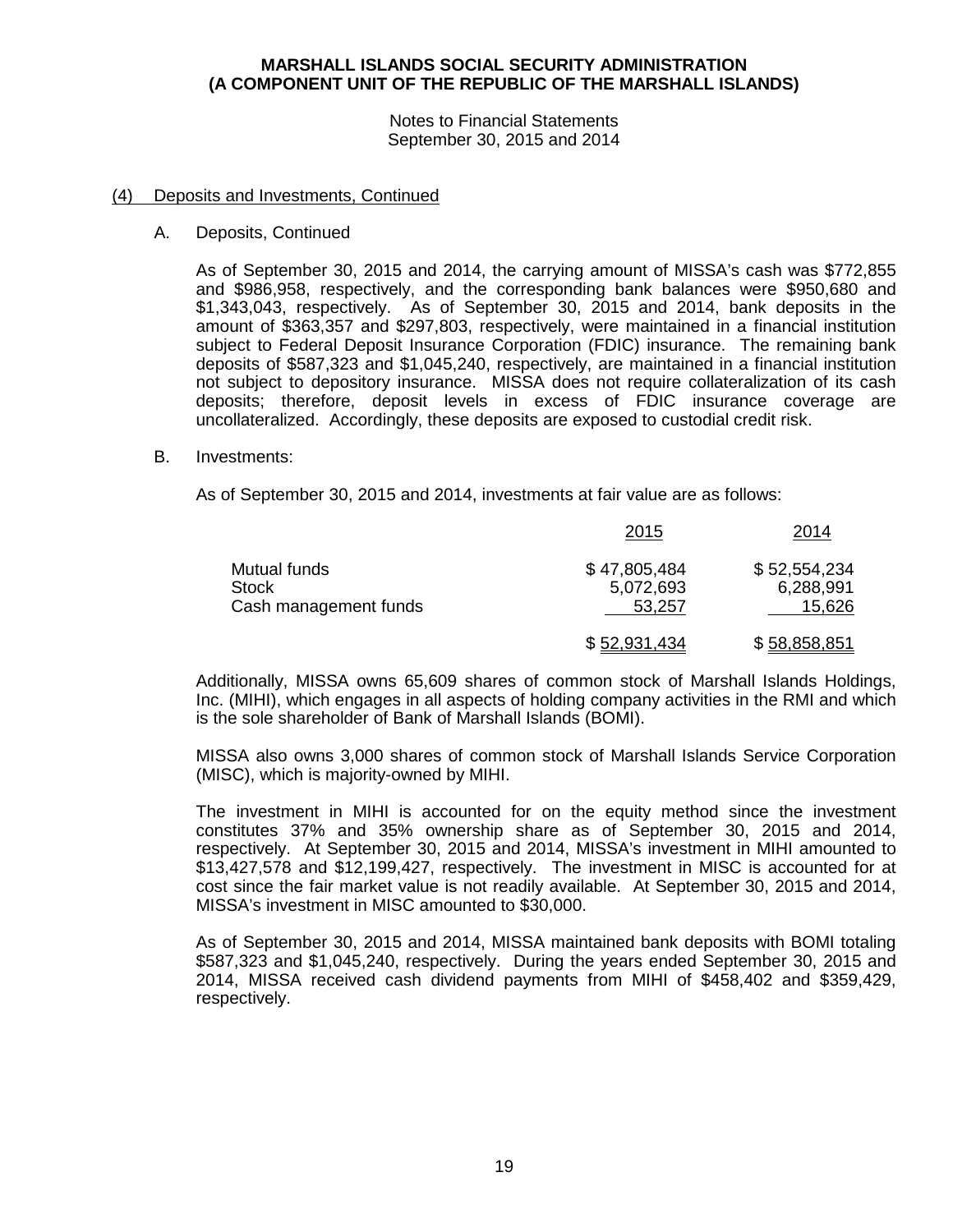Notes to Financial Statements September 30, 2015 and 2014

#### (4) Deposits and Investments, Continued

B. Investments, Continued:

During the years ended September 30, 2015 and 2014, the total net increase in fair value of investments included \$1,688,053 and \$1,599,010, respectively, of equity in the net earnings of MIHI.

Credit risk for investments is the risk that an issuer or other counterparty to an investment will not fulfill its obligation. At September 30, 2015 and 2014, MISSA's investment portfolio did not include investments in debt securities. Accordingly, MISSA is not exposed to credit risk.

Custodial credit risk for investments is the risk that in the event of the failure of the counterparty to the transaction, MISSA will not be able to recover the value of investment or collateral securities that are in the possession of an outside party. MISSA's investments are held and administered by trustees. MISSA's custodian holds investment securities in MISSA's name. MISSA's custodian is not affiliated or related to investment brokers. Accordingly, these investments are not exposed to custodial credit risk.

Concentration of credit risk for investments is the risk of loss attributed to the magnitude of an entity's investment in a single issuer. GASB Statement No. 40 requires disclosure by issuer and amount of investments in any one issuer that represents five percent (5%) or more of total investments for MISSA. Investments issued or explicitly guaranteed by the U.S. government and investments in mutual funds, external investment pools, and other pooled investments are excluded from this requirement. There was no concentration of credit risk for investments as of September 30, 2015 and 2014.

Interest rate risk is the risk that changes in interest rates will adversely affect the fair value of debt instruments. MISSA does not have a formal investment policy that limits investment maturities as a means of managing its exposure to fair value losses arising from increasing interest rates. At September 30, 2015 and 2014, MISSA's investment portfolio did not include investments in debt securities. Accordingly, MISSA is not exposed to interest rate risk.

#### (5) Receivables

Receivables as of September 30, 2015 and 2014, including applicable allowances for doubtful accounts, are as follows:

|                                                           | 2015                                          | 2014                                          |
|-----------------------------------------------------------|-----------------------------------------------|-----------------------------------------------|
| Court judgments<br>Contributions<br><b>Notes</b><br>Other | \$5,479,237<br>3,372,846<br>883,472<br>77,374 | \$5,417,645<br>2,513,250<br>988,758<br>72,525 |
| Less allowance for doubtful accounts                      | 9,812,929<br>(7,349,713)                      | 8,992,178<br>(6, 595, 470)                    |
|                                                           | 2,463,216                                     | 2,396,708                                     |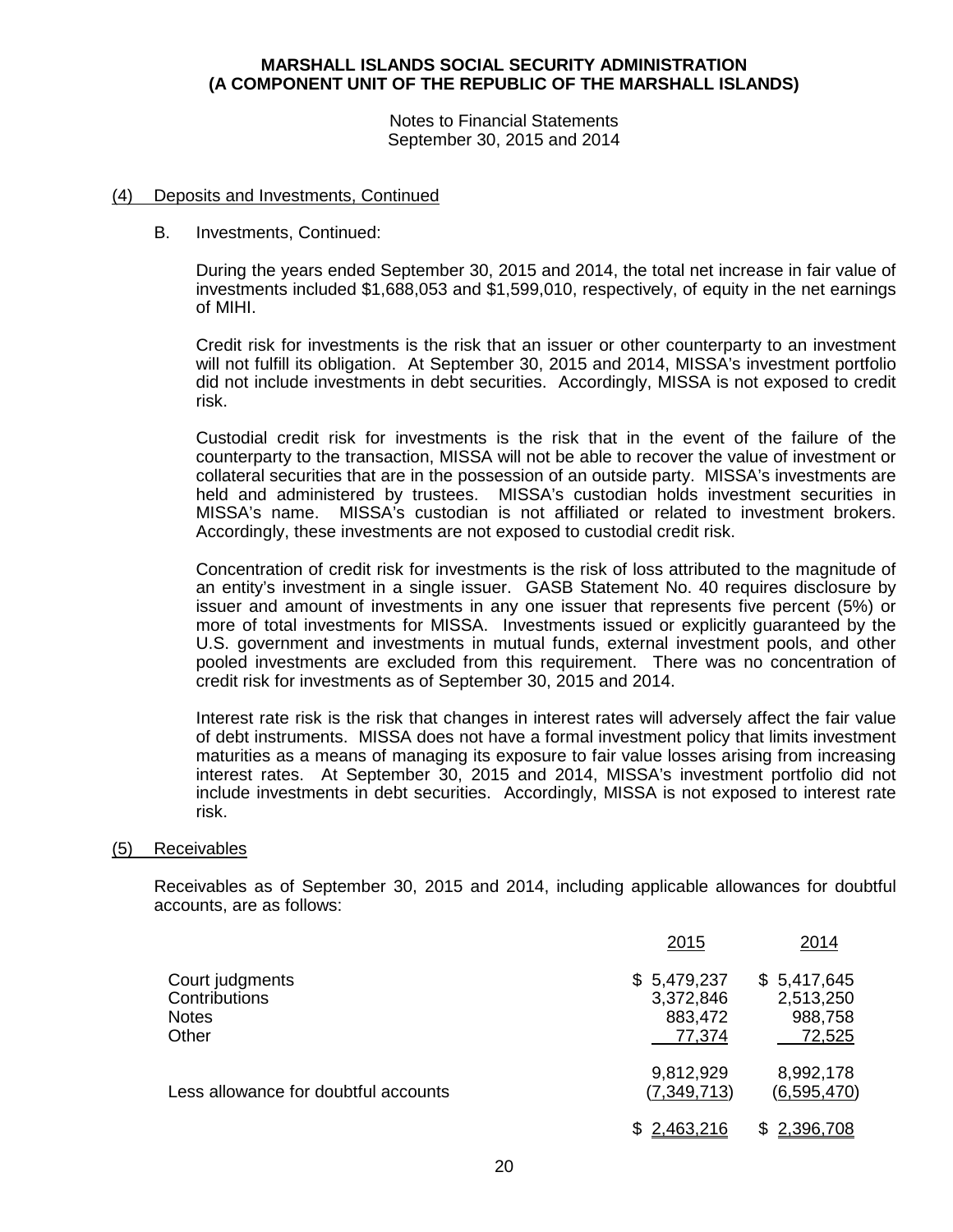Notes to Financial Statements September 30, 2015 and 2014

#### (5) Receivables, Continued

Court judgments receivable represents amounts due from employers for delinquent contributions that have been referred to attorneys for collection and have been adjudicated by the Court. These amounts are comprised of unpaid contributions together with penalties, interest, and attorney fees and are subject to interest of 9% per annum. Notes receivable represents amounts due from employers for delinquent contributions wherein the employer has entered into a promissory note agreement with MISSA with stipulated repayment terms and conditions, including interest of 12% per annum.

#### (6) Related Party Transactions

As of September 30, 2015 and 2014, MISSA recorded amounts payable to the Marshall Islands Health Fund of \$2,647,044 and \$2,032,916, respectively, which represented unremitted basic health fund employee and employer contributions collected by MISSA at the respective year ends. Such is included in the statements of fiduciary net position as due to affiliate.

#### (7) Capital Assets

Capital asset activity for the years ended September 30, 2015 and 2014, is as follows:

|                                                                                                     | October 1,<br>2014                                  | Additions                                | Retirements                           | September 30,<br>2015                               |
|-----------------------------------------------------------------------------------------------------|-----------------------------------------------------|------------------------------------------|---------------------------------------|-----------------------------------------------------|
| Buildings and improvements<br>Computer equipment<br>Motor vehicles<br>Office equipment<br>Furniture | \$511,597<br>110,507<br>108,350<br>82,370<br>59,167 | \$<br>1,330<br>16,798<br>300             | \$<br>(3,700)<br>(19,650)<br>(7, 146) | \$511,597<br>108,137<br>88,700<br>92,022<br>59,467  |
| Less accumulated depreciation                                                                       | 871,991                                             | 18,428                                   | (30, 496)                             | 859,923                                             |
| and amortization                                                                                    | (785, 840)                                          | (32, 138)                                | 30,707                                | <u>(787,271)</u>                                    |
|                                                                                                     | \$<br>86,151                                        | (13,710)<br>\$                           | \$<br>211                             | 72,652<br>\$                                        |
|                                                                                                     |                                                     |                                          |                                       |                                                     |
|                                                                                                     | October 1,<br>2013                                  | Additions                                | Retirements                           | September 30,<br>2014                               |
| Buildings and improvements<br>Computer equipment<br>Motor vehicles<br>Office equipment<br>Furniture | \$ 511,597<br>99,414<br>86,050<br>75,139<br>57,308  | \$<br>19,596<br>22,300<br>9,604<br>1,859 | \$<br>(8,503)<br>(2, 373)             | \$511,597<br>110,507<br>108,350<br>82,370<br>59,167 |
|                                                                                                     | 829,508                                             | 53,359                                   | (10, 876)                             | 871,991                                             |
| Less accumulated depreciation<br>and amortization                                                   | <u>(774,015)</u>                                    | (22, 701)                                | 10,876                                | (785, 840)                                          |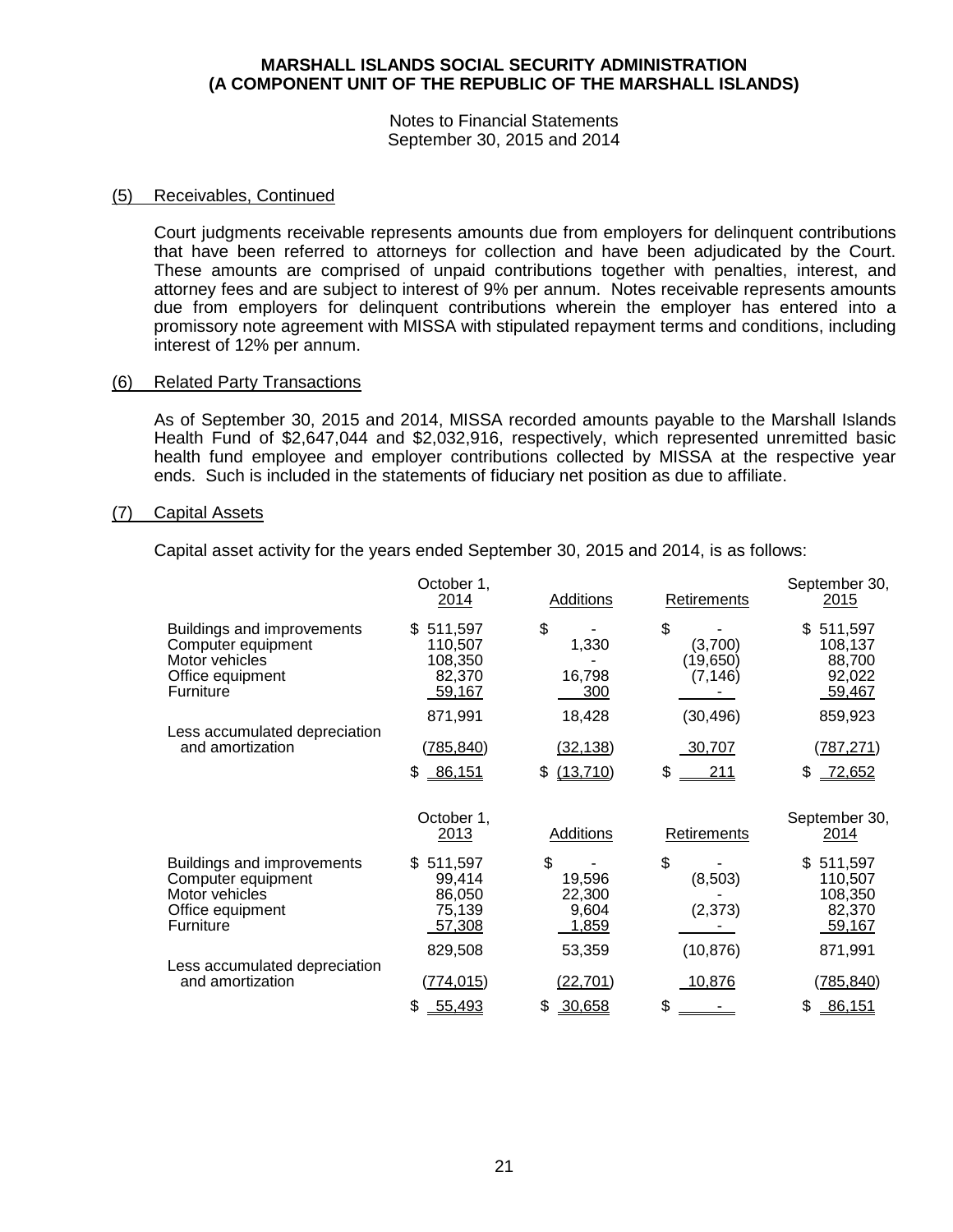Notes to Financial Statements September 30, 2015 and 2014

#### (8) Contingencies

In June 2016, MISSA obtained an actuarial valuation of the Retirement Fund as of October 1, 2014. The valuation reported actuarial accrued liabilities and market value of assets for the Retirement Fund of \$442,510,000 and \$72,367,000, respectively, as of October 1, 2014. The funded ratio of the Retirement Fund as of October 1, 2014 is 16%. As of September 30, 2015, MISSA recorded total fund equity of \$66,733,803 in the Retirement Fund, as funds available to fund future benefit obligations. These conditions indicate that MISSA may be unable to meet its future benefit obligations.

MISSA is of the opinion that there are outstanding contributions due to the Retirement Fund; however, a reasonable estimate of this amount cannot be made due primarily to noncompliance by employers.

#### (9) Risk Management

MISSA is exposed to various risks of loss related to torts; theft of, damage to, and destruction of assets; errors and omissions; injuries to employees; and natural disasters. MISSA has elected to purchase commercial insurance from independent third parties for the risks of loss to which it is exposed. Settled claims resulting from these risks have not exceeded commercial insurance coverage in any of the past three fiscal years. MISSA is also exposed to investment risk. This risk is limited by diversification of the portfolio, establishment and monitoring of investment policies and guidelines, and monitoring of investment performance. In addition, investment consultants monitor MISSA's activities and advise the Board of Directors.

#### (10) Subsequent Event

Resolution No. 2015-03 passed on September 24, 2015 by MISSA's Board of Directors authorized withdrawal of \$6.5 million from MISSA's investments during fiscal year 2016 for benefit payments. Management has since made five separate withdrawals totaling \$4.8 million.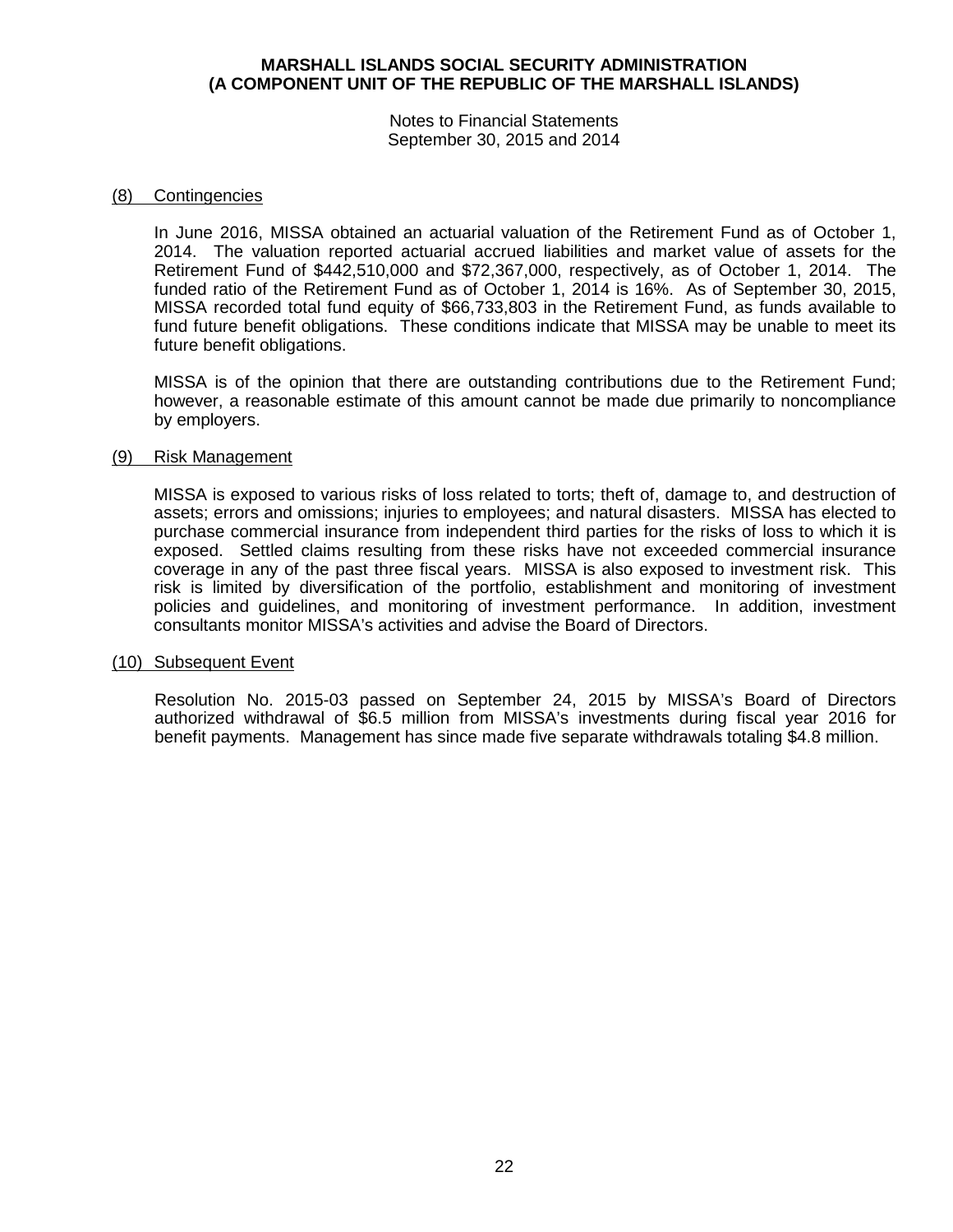#### Combining Statement of Fiduciary Net Position September 30, 2015

|                                                                     | Retirement<br>Fund       | <b>Prior Service</b><br>Fund | <b>Total Before</b><br>Elimination | Elimination | Total                    |
|---------------------------------------------------------------------|--------------------------|------------------------------|------------------------------------|-------------|--------------------------|
| <b>ASSETS</b>                                                       |                          |                              |                                    |             |                          |
| Cash                                                                | \$<br>660,294            | \$<br>112,561                | \$<br>772,855                      | \$          | \$<br>772,855            |
| Receivables, net:<br>Contributions                                  | 1,784,736                |                              |                                    |             |                          |
| Other                                                               | 689,318                  | 600                          | 1,784,736<br>689,918               | (11, 438)   | 1,784,736<br>678,480     |
| Total receivables, net                                              | 2,474,054                | 600                          | 2,474,654                          | (11, 438)   | 2,463,216                |
| Investments:                                                        |                          |                              |                                    |             |                          |
| Cash management                                                     | 53,257                   |                              | 53,257                             |             | 53,257                   |
| <b>Stocks</b><br>Mutual funds                                       | 18,530,271<br>47,805,484 |                              | 18,530,271<br>47,805,484           |             | 18,530,271<br>47,805,484 |
| <b>Total investments</b>                                            | 66,389,012               |                              | 66,389,012                         |             | 66,389,012               |
| Capital assets, net                                                 | 72,652                   |                              | 72,652                             |             | 72,652                   |
| <b>Total assets</b>                                                 | 69,596,012               | 113,161                      | 69,709,173                         | (11, 438)   | 69,697,735               |
| <b>LIABILITIES</b>                                                  |                          |                              |                                    |             |                          |
| Accounts payable                                                    | 82,144                   |                              | 82,144                             |             | 82,144                   |
| Other liabilities and accruals                                      | 133,021                  | 14,568                       | 147,589                            | (11, 438)   | 136,151                  |
| Due to affiliate                                                    | 2,647,044                |                              | 2,647,044                          |             | 2,647,044                |
| <b>Total liabilities</b>                                            | 2,862,209                | 14,568                       | 2,876,777                          | (11, 438)   | 2,865,339                |
| <b>NET POSITION</b>                                                 |                          |                              |                                    |             |                          |
| Held in trust for retirement, disability and<br>survivors' benefits | 66,733,803<br>\$         | \$<br>98,593                 | \$<br>66,832,396                   | \$          | 66,832,396<br>\$.        |

See Accompanying Independent Auditors' Report.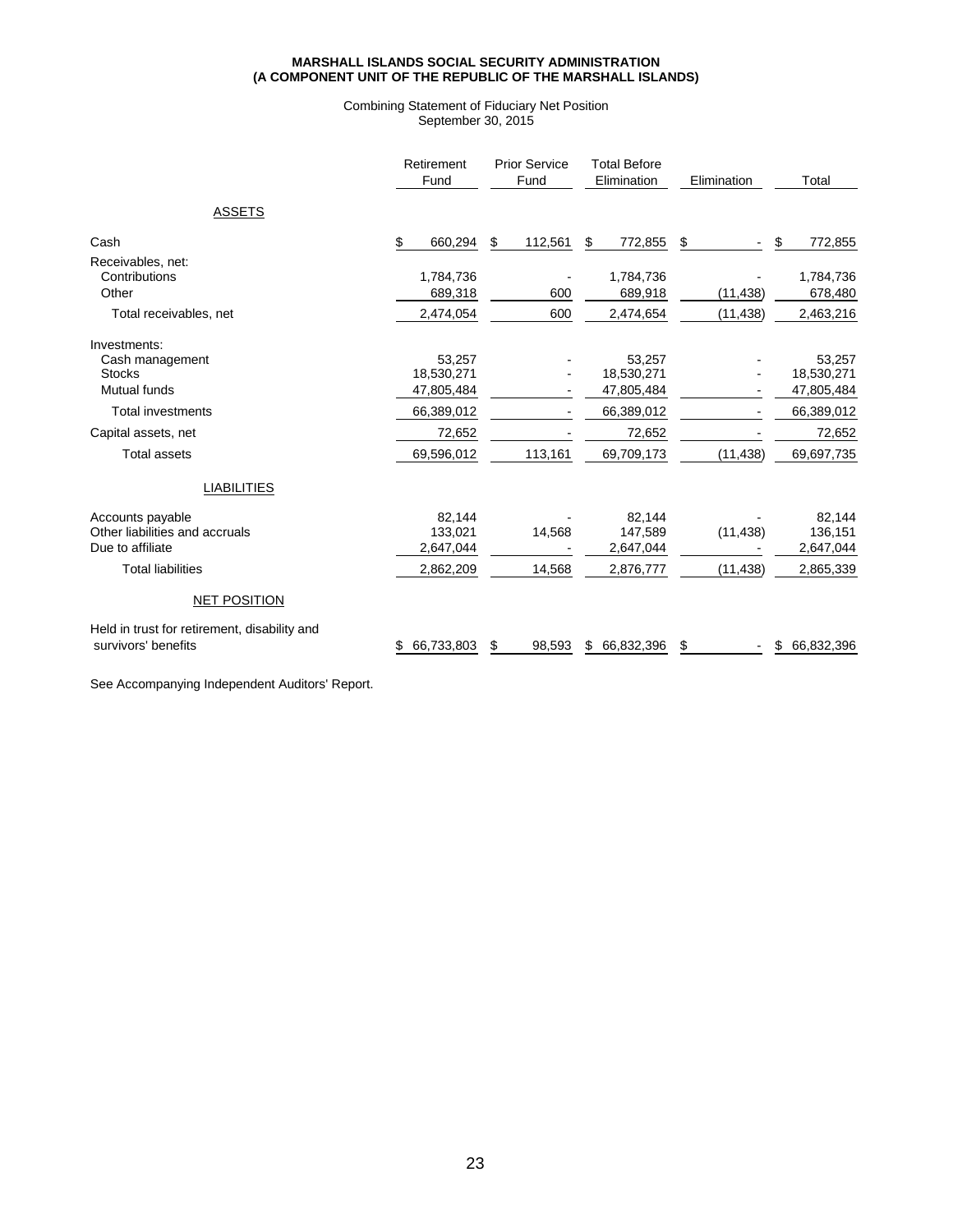#### Combining Statement of Changes in Fiduciary Net Position Year Ended September 30, 2015

|                                                     | Retirement<br>Fund | <b>Prior Service</b><br>Fund | <b>Total Before</b><br>Elimination | Elimination | Total            |
|-----------------------------------------------------|--------------------|------------------------------|------------------------------------|-------------|------------------|
| Additions:<br>Contributions:                        |                    |                              |                                    |             |                  |
| Private employees                                   | \$<br>9,340,446    | \$                           | \$<br>9,340,446                    | -\$         | \$<br>9,340,446  |
| Government employees                                | 4,307,410          |                              | 4,307,410                          |             | 4,307,410        |
| Penalties and interest                              | 1,148,204          |                              | 1,148,204                          |             | 1,148,204        |
| <b>Total contributions</b>                          | 14,796,060         |                              | 14,796,060                         |             | 14,796,060       |
| Less allowance for doubtful accounts                | (737, 626)         |                              | (737, 626)                         |             | (737, 626)       |
| Net contributions income                            | 14,058,434         | $\overline{a}$               | 14,058,434                         |             | 14,058,434       |
| Investment income:                                  |                    |                              |                                    |             |                  |
| Net change in the fair value of investments         | (1, 191, 062)      |                              | (1, 191, 062)                      |             | (1, 191, 062)    |
| <b>Dividends</b>                                    | 1,598,282          |                              | 1,598,282                          |             | 1,598,282        |
| Interest                                            | 4,281              |                              | 4,281                              |             | 4,281            |
| Total investment income<br>Less investment expense: | 411,501            |                              | 411,501                            |             | 411,501          |
| Investment management and custodial fees            | 146,590            |                              | 146,590                            |             | 146,590          |
| Net investment income                               | 264,911            |                              | 264,911                            |             | 264,911          |
| Other additions                                     | 223,620            | 152,967                      | 376,587                            | (11, 438)   | 365,149          |
| <b>Total additions</b>                              | 14,546,965         | 152,967                      | 14,699,932                         | (11, 438)   | 14,688,494       |
| Deductions:<br>Benefit payments:                    |                    |                              |                                    |             |                  |
| Retirement                                          | 11,979,388         | 27,245                       | 12,006,633                         |             | 12,006,633       |
| <b>Survivors</b>                                    | 6,232,015          | 39,534                       | 6,271,549                          |             | 6,271,549        |
| <b>Disability</b>                                   | 812,813            |                              | 812,813                            |             | 812,813          |
| Lump sum                                            | 170,641            |                              | 170,641                            |             | 170,641          |
| Total benefit payments                              | 19,194,857         | 66,779                       | 19,261,636                         |             | 19,261,636       |
| Administrative                                      | 961,083            | 11,474                       | 972,557                            | (11, 438)   | 961,119          |
| <b>Total deductions</b>                             | 20,155,940         | 78,253                       | 20,234,193                         | (11, 438)   | 20,222,755       |
| Change in net position                              | (5,608,975)        | 74,714                       | (5,534,261)                        |             | (5,534,261)      |
| Net position at beginning of year                   | 72,342,778         | 23,879                       | 72,366,657                         |             | 72,366,657       |
| Net position at end of year                         | 66,733,803<br>\$   | \$<br>98,593                 | 66,832,396<br>\$                   | \$          | \$<br>66,832,396 |

See Accompanying Independent Auditors' Report.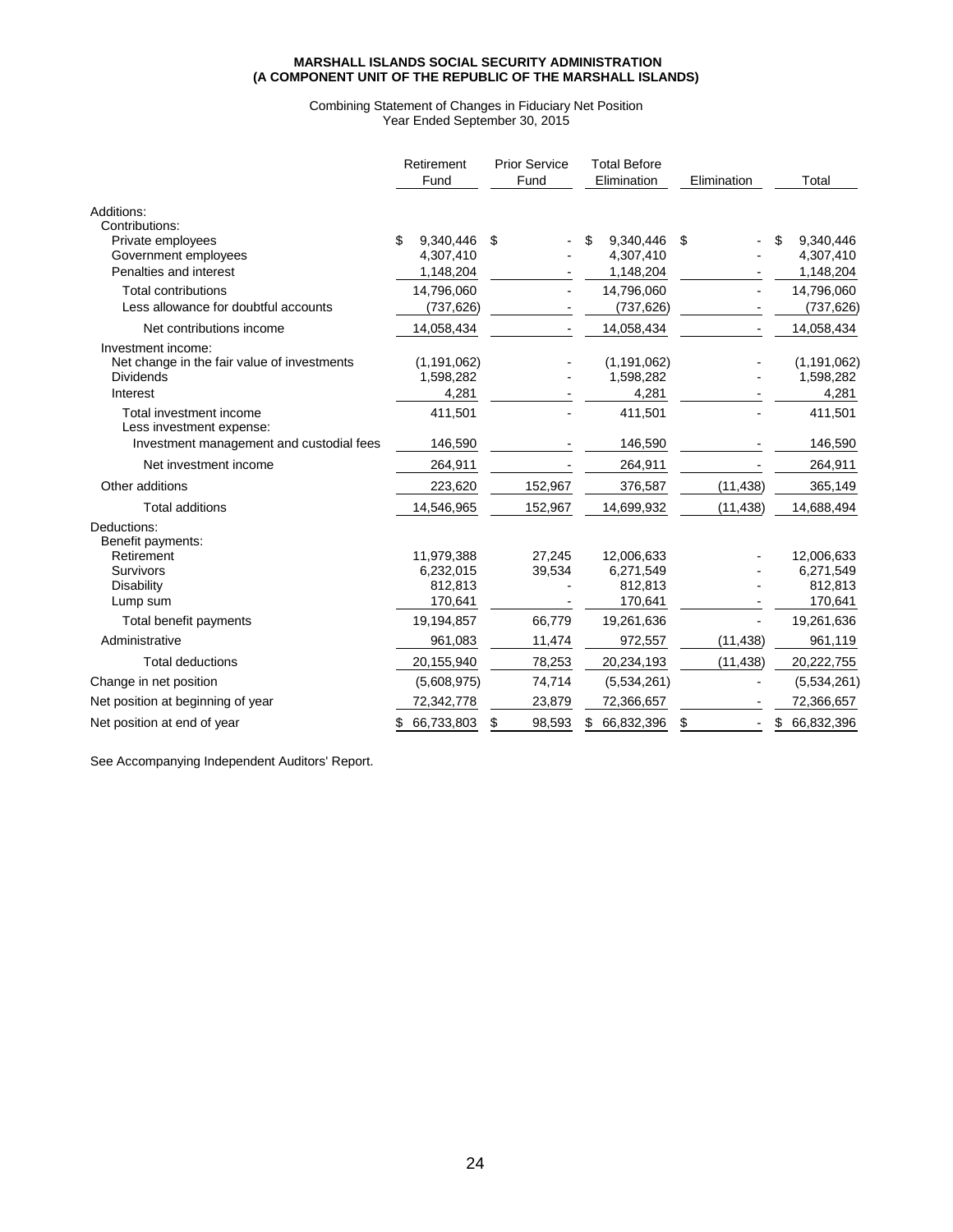

Deloitte & Touche LLP 361 South Marine Corps Drive Tamuning, GU 96913-3973 USA

Tel: (671)646-3884 Fax: (671)649-4932 www.deloitte.com

#### **INDEPENDENT AUDITORS' REPORT ON INTERNAL CONTROL OVER FINANCIAL REPORTING AND ON COMPLIANCE AND OTHER MATTERS BASED ON AN AUDIT OF FINANCIAL STATEMENTS PERFORMED IN ACCORDANCE WITH**  *GOVERNMENT AUDITING STANDARDS*

Board of Directors Marshall Islands Social Security Administration:

We have audited, in accordance with the auditing standards generally accepted in the United States of America and the standards applicable to financial audits contained in *Government Auditing Standards* issued by the Comptroller General of the United States, the financial statements of the Marshall Islands Social Security Administration (MISSA), which comprise the statement of fiduciary net position as of September 30, 2015, and the related statement of changes in fiduciary net position for the year then ended, and the related notes to the financial statements, and have issued our report thereon dated June 30, 2016.

## **Internal Control Over Financial Reporting**

In planning and performing our audit of the financial statements, we considered MISSA's internal control over financial reporting (internal control) to determine the audit procedures that are appropriate in the circumstances for the purpose of expressing our opinion on the financial statements, but not for the purpose of expressing an opinion on the effectiveness of MISSA's internal control. Accordingly, we do not express an opinion on the effectiveness of MISSA's internal control.

A *deficiency in internal control* exists when the design or operation of a control does not allow management or employees, in the normal course of performing their assigned functions, to prevent, or detect and correct, misstatements on a timely basis. A *material weakness* is a deficiency, or a combination of deficiencies, in internal control, such that there is a reasonable possibility that a material misstatement of the entity's financial statements will not be prevented, or detected and corrected on a timely basis. A *significant deficiency* is a deficiency, or a combination of deficiencies, in internal control that is less severe than a material weakness, yet important enough to merit attention by those charged with governance.

Our consideration of internal control was for the limited purpose described in the first paragraph of this section and was not designed to identify all deficiencies in internal control that might be material weaknesses or significant deficiencies. Given these limitations, during our audit we did not identify any deficiencies in internal control that we consider to be material weaknesses. However, material weaknesses may exist that have not been identified.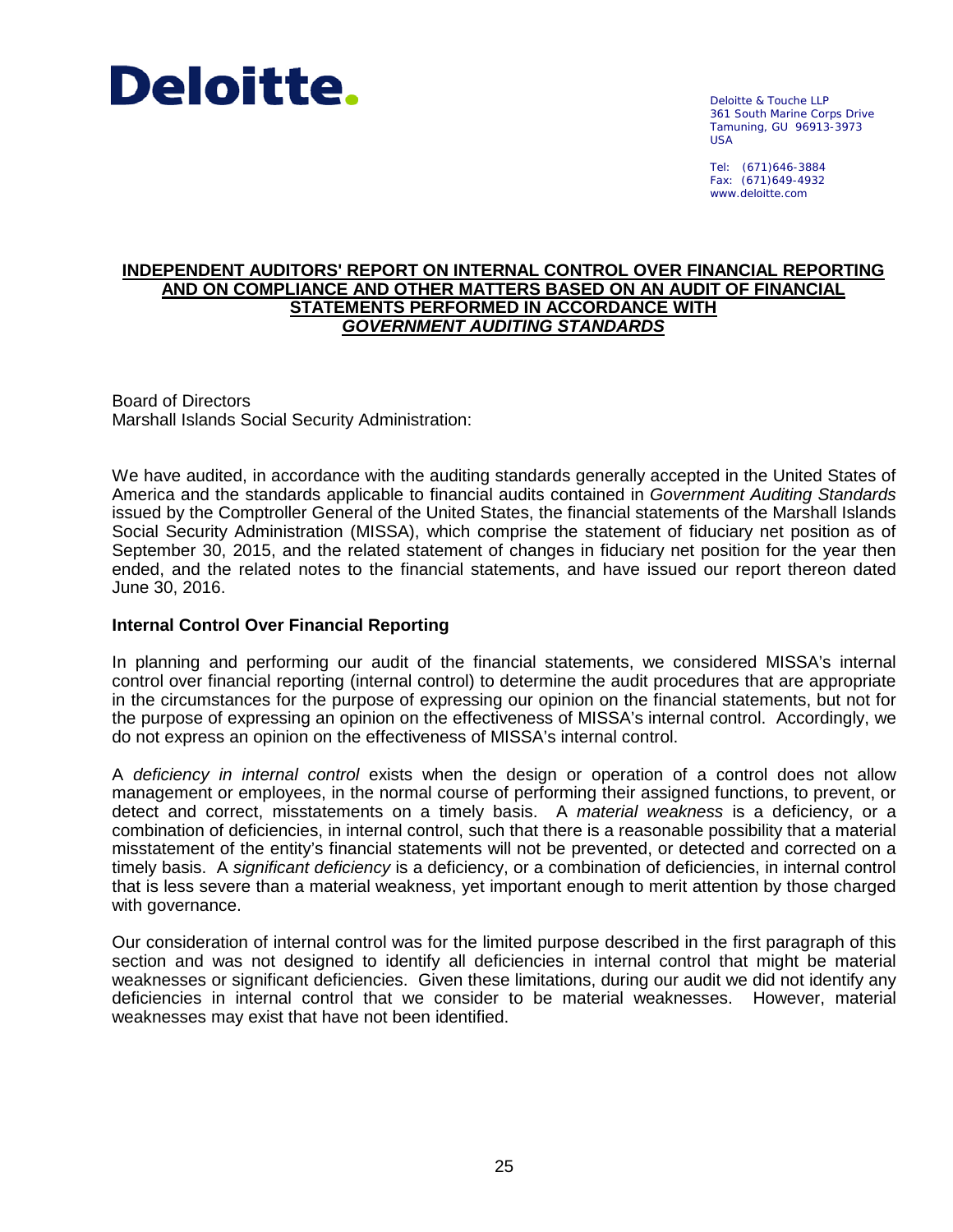## **Compliance and Other Matters**

As part of obtaining reasonable assurance about whether MISSA's financial statements are free from material misstatement, we performed tests of its compliance with certain provisions of laws, regulations, contracts, and grant agreements, noncompliance with which could have a direct and material effect on the determination of financial statement amounts. However, providing an opinion on compliance with those provisions was not an objective of our audit, and accordingly, we do not express such an opinion. The results of our tests disclosed no instances of noncompliance or other matters that are required to be reported under *Government Auditing Standards*.

## **Purpose of this Report**

The purpose of this report is solely to describe the scope of our testing of internal control and compliance and the results of that testing, and not to provide an opinion on the effectiveness of the entity's internal control or on compliance. This report is an integral part of an audit performed in accordance with *Government Auditing Standards* in considering the entity's internal control and compliance. Accordingly, this communication is not suitable for any other purpose.

clothe NachellP

June 30, 2016